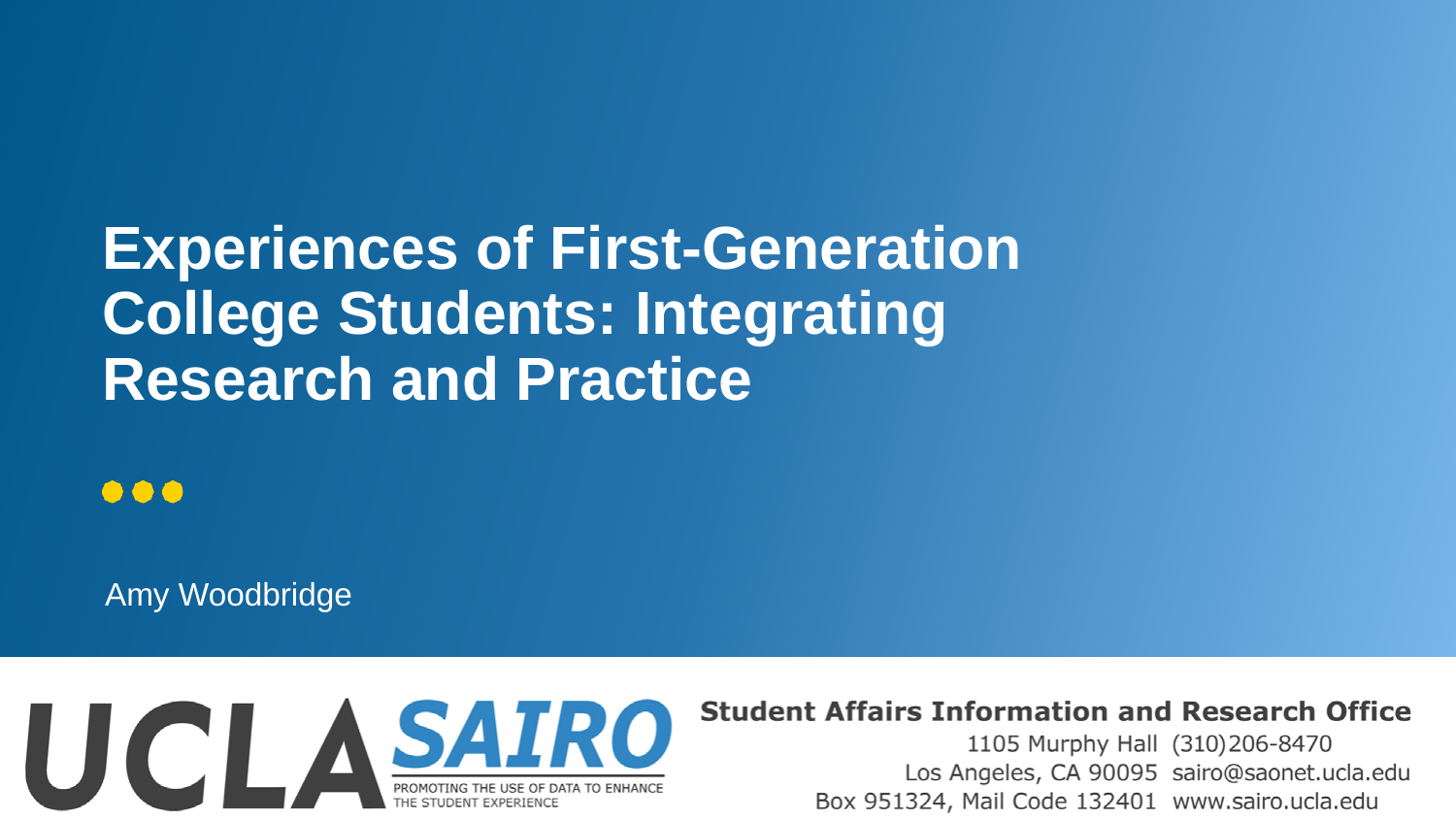### **Presentation overview**

#### $\bullet\bullet\bullet$

**I. Overview** a) Brief background and literature b)Research questions and data sources **II. Presentation of findings III. Discussion of practice** a) "First to Go" program b) Small-group discussion c) Whole-group discussion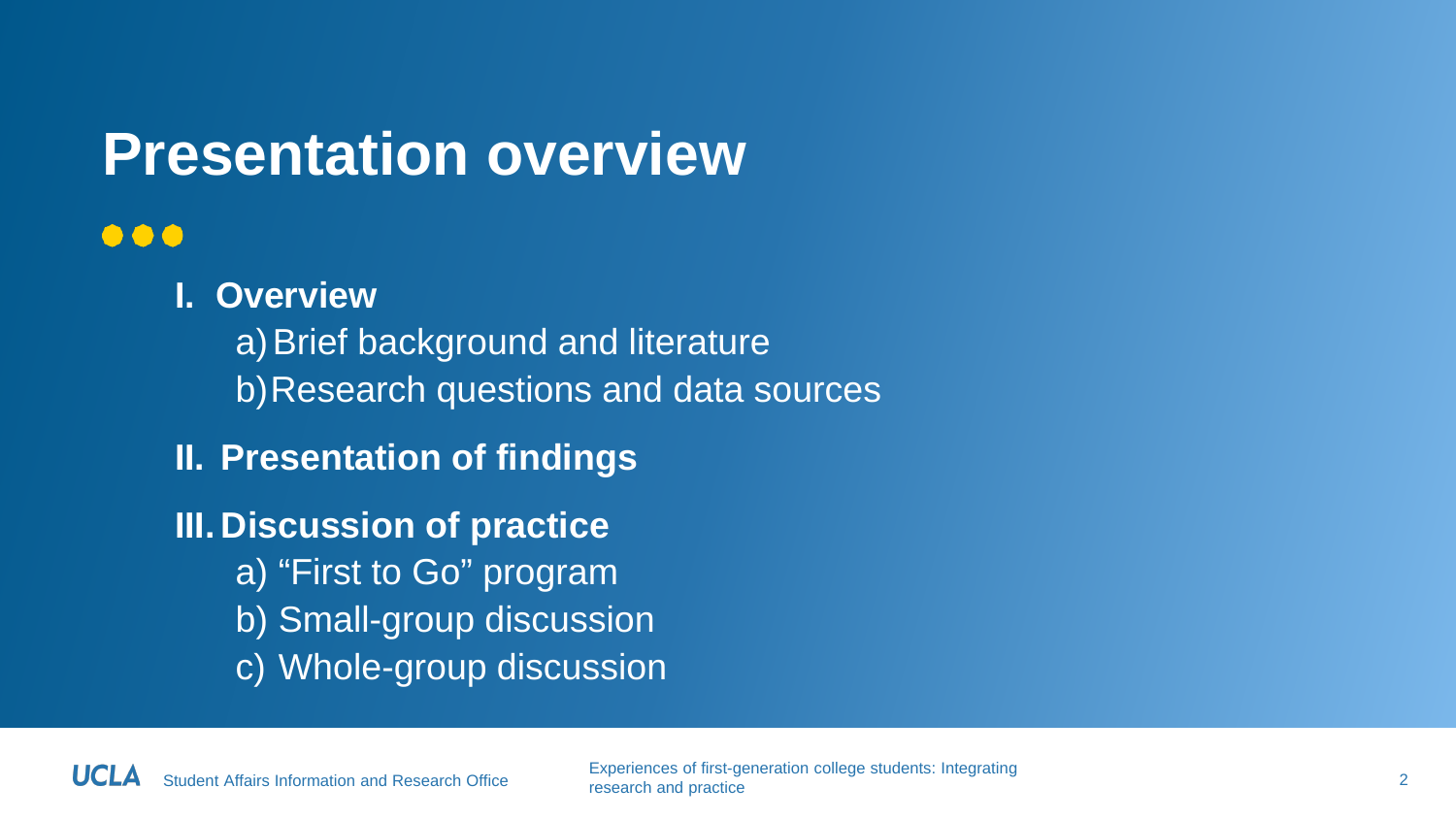### $\bullet\bullet\bullet$ **Background**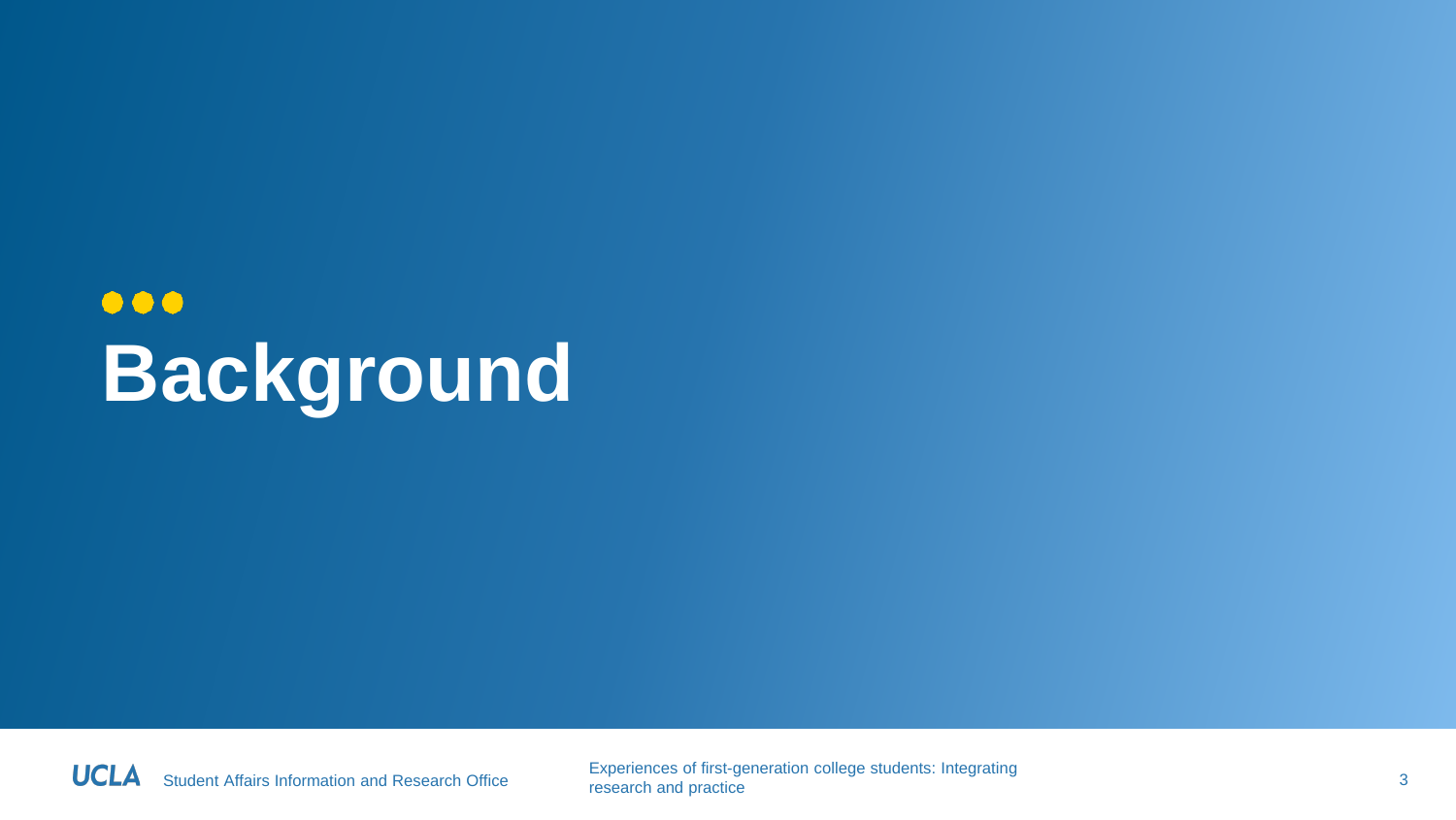

# **Definition of first-generation student**

#### $\bullet\bullet\bullet$

A student from a family in which neither parent has received a four-year degree

- Some definitions specify that neither parent has receive any post-secondary education
- 24–33% of US postsecondary students
- UCLA: about **30%** of undergraduates

Redford & Hoyer, 2017; Skomsvold, 2015; Saenz, Hurtado, Barrera, Wolf, & Yeung, 2007; Staklis & Chen, 2010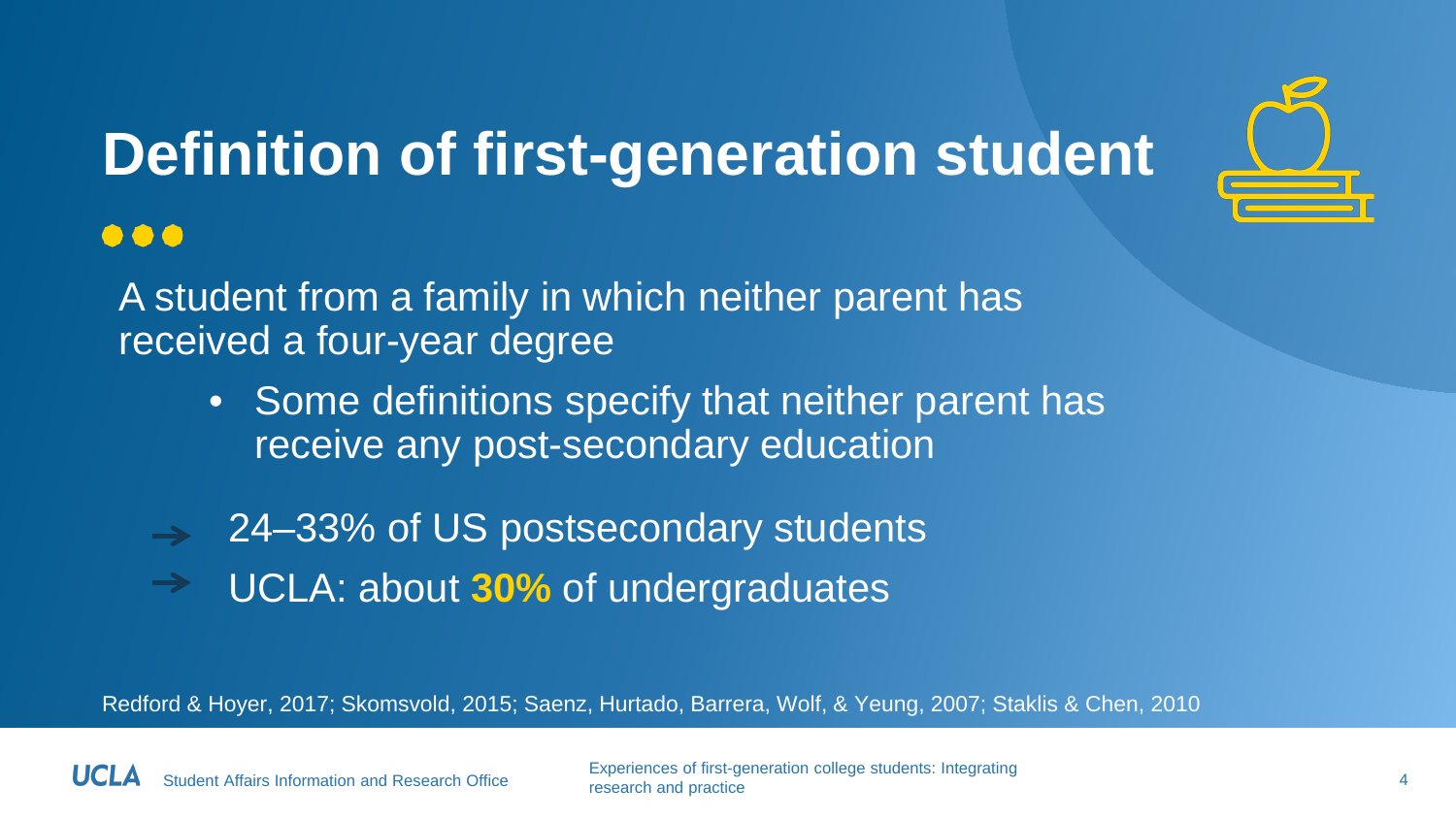

### **Challenges in higher education**  $\bullet\bullet\bullet$

- Lower rates of retention
- More difficulty succeeding academically; lower GPAs
- More likely to hold jobs
- Less likely to live on campus

Cataldi, Bennett, & Chen, 2018; Redford & Hoyer, 2017; Ishitani, 2006; Pacarella, Pierson, Wolniak, & Terenzini, 2004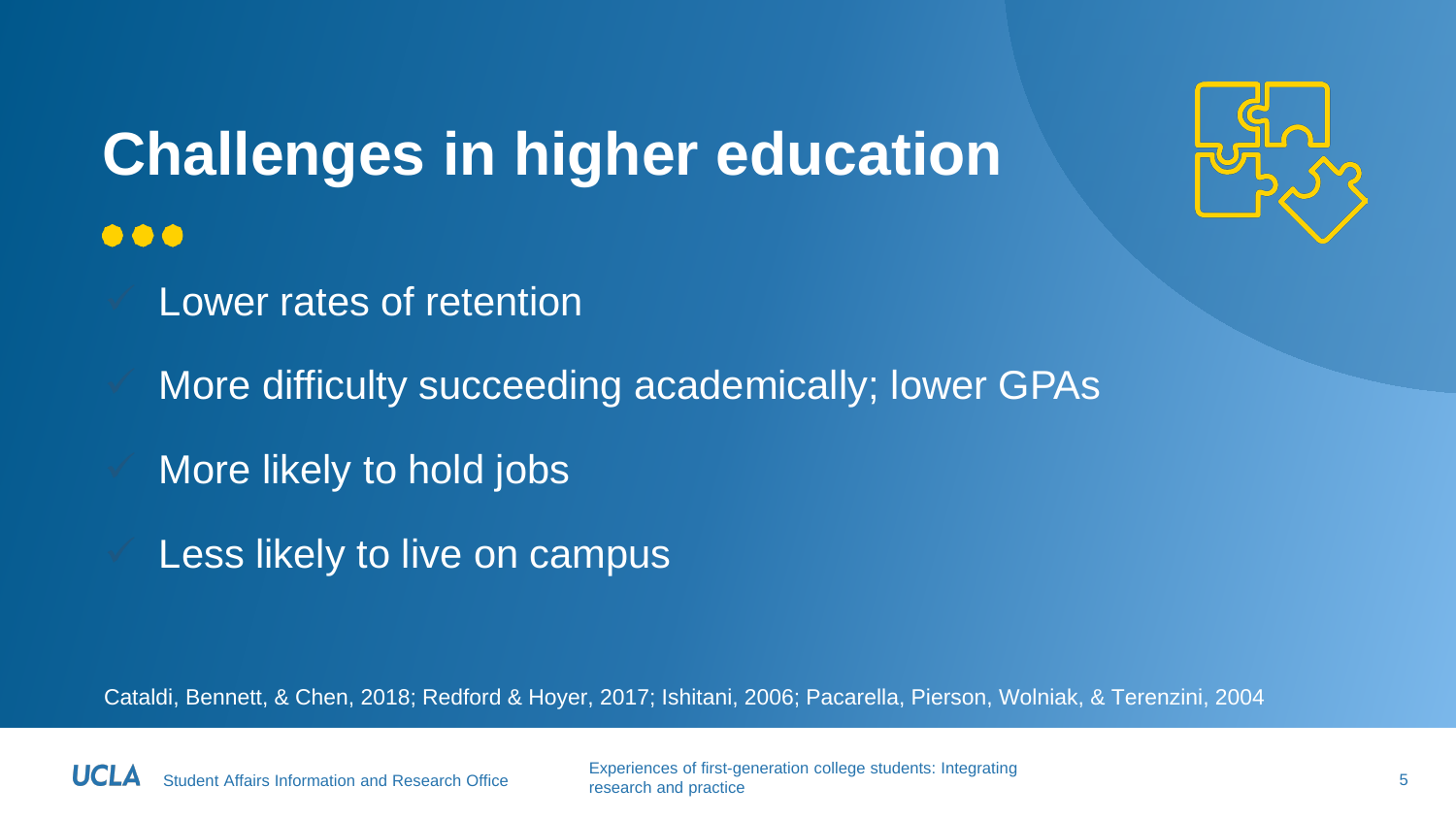### **Student backgrounds**

#### $\bullet\bullet\bullet$

Many first-generation students come from backgrounds that preclude academic success:

- Low SFS
- Underrepresented race/ethnicity
- Older than traditional students
- Obligations outside academics



Engle & Tinto, 2008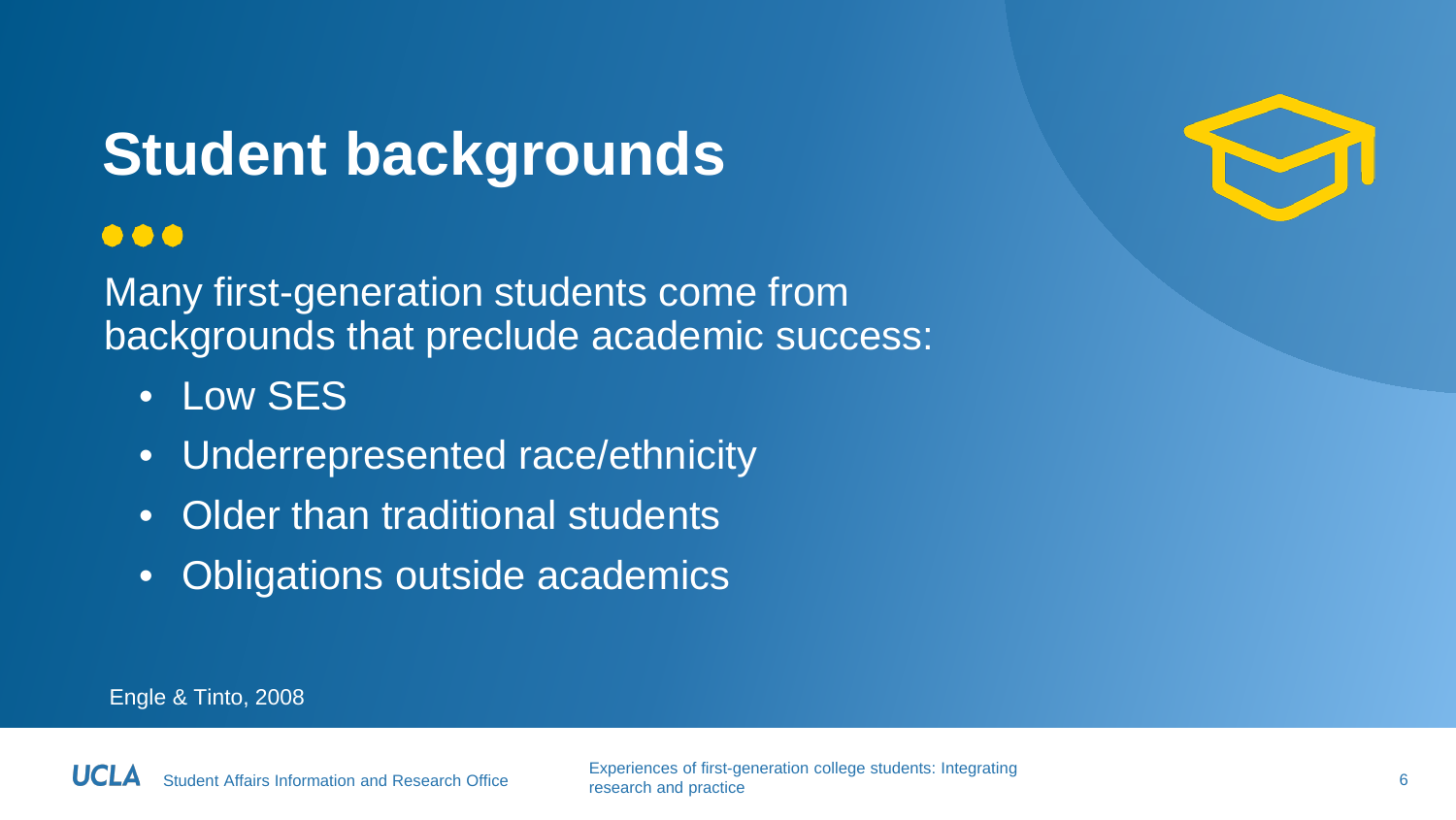### **Cultural capital**

#### $\bullet\bullet\bullet$

#### Examples of cultural capital:

- Understanding how to communicate with professors
- Meaning or importance of office hours
- Expectations regarding syllabi



Collier & Morgan, 2008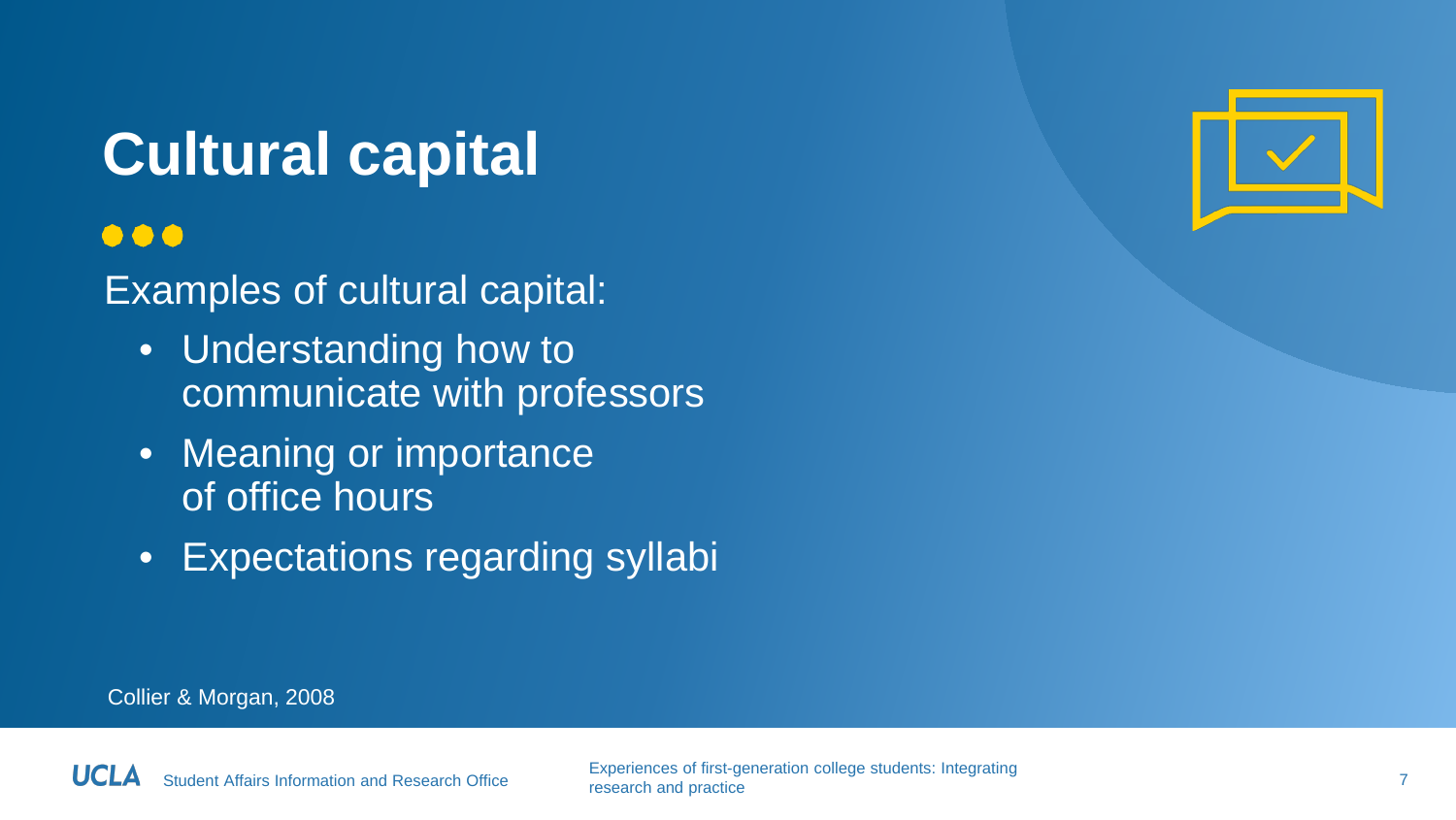### **Feelings of belonging**

#### $\bullet\bullet\bullet$

Lower level of cultural capital, as well as academic & social integration, may lead to lower sense of belonging

When first-gen students see themselves as **part of a community, they experience less** academic difficulty and perform at a similar level to non-first-generation students



Stephens, Fryberg, Markus, Johnson, & Covarrubias, 2012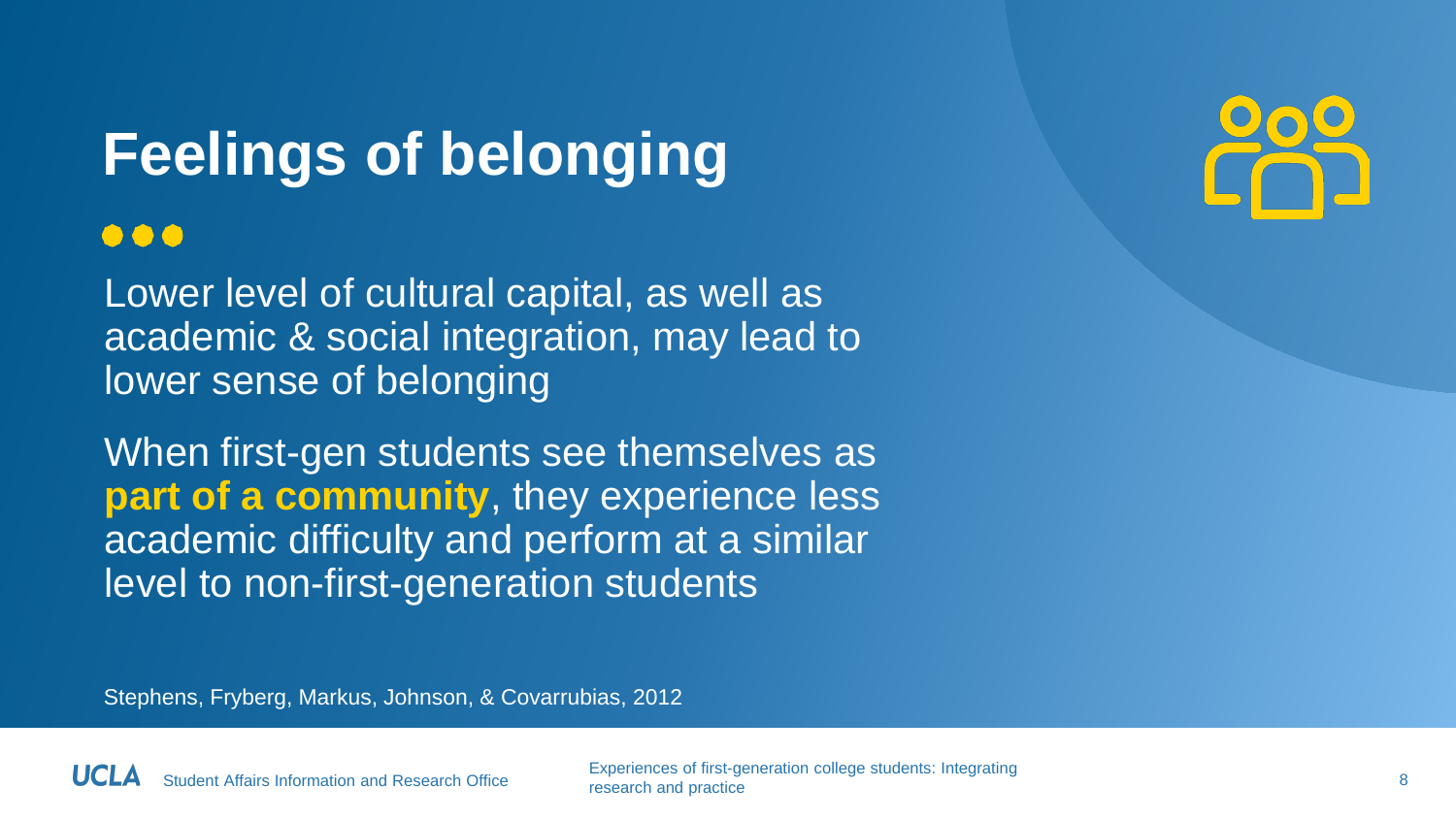### $\bullet\bullet\bullet$ **Topics and methods**

Student Affairs Information and Research Office Experiences of first-generation college students: Integrating research and practice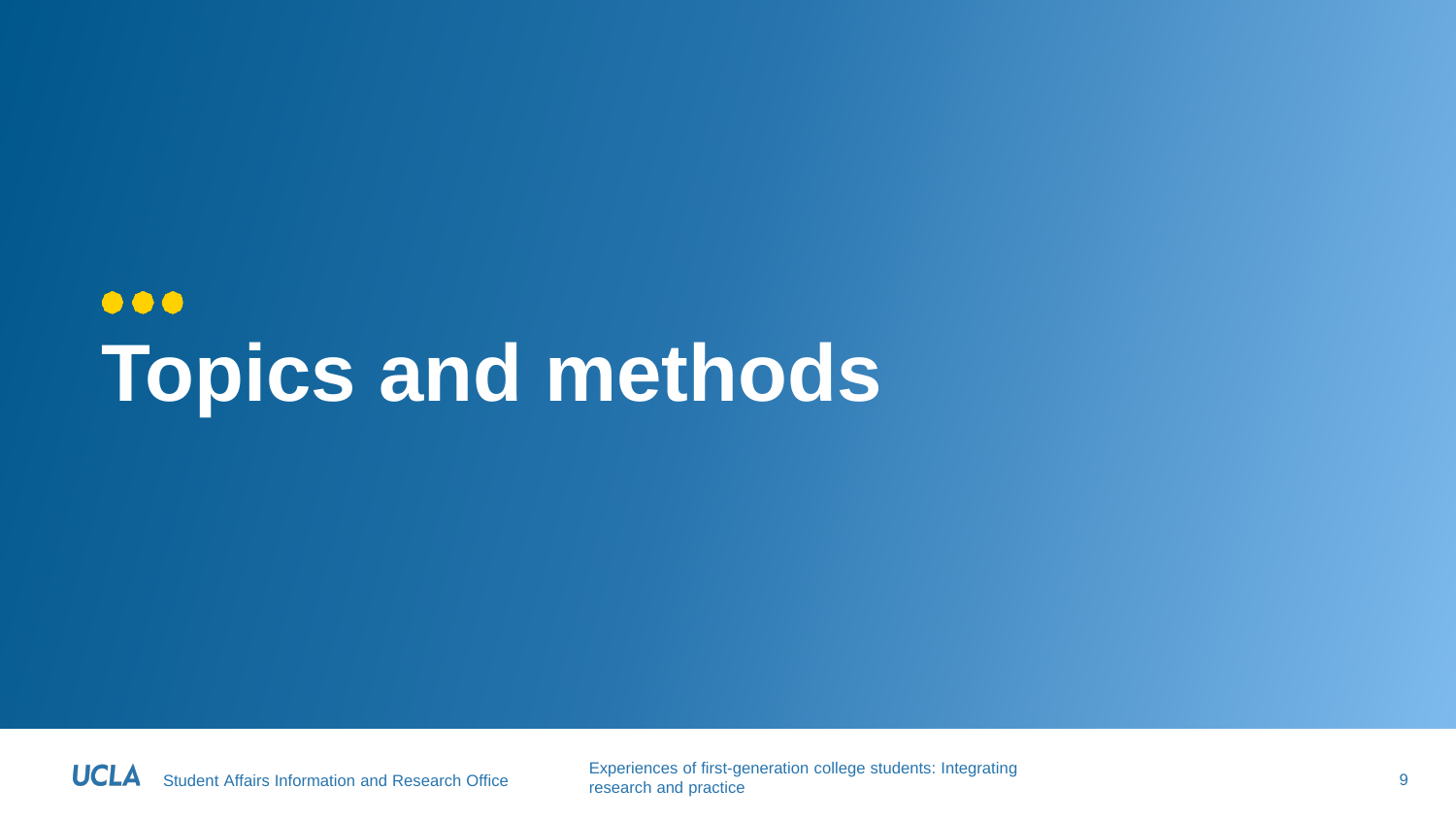#### **Research questions**

#### $\bullet\bullet\bullet$

1. What are the experiences of first-gen college students in terms of

- Academic engagement
- Educational experiences
- Co-curricular experiences
- Self-rated skills
- Feelings of satisfaction and belonging?

#### 2. How do these experiences compare to those of their non-first-gen peers?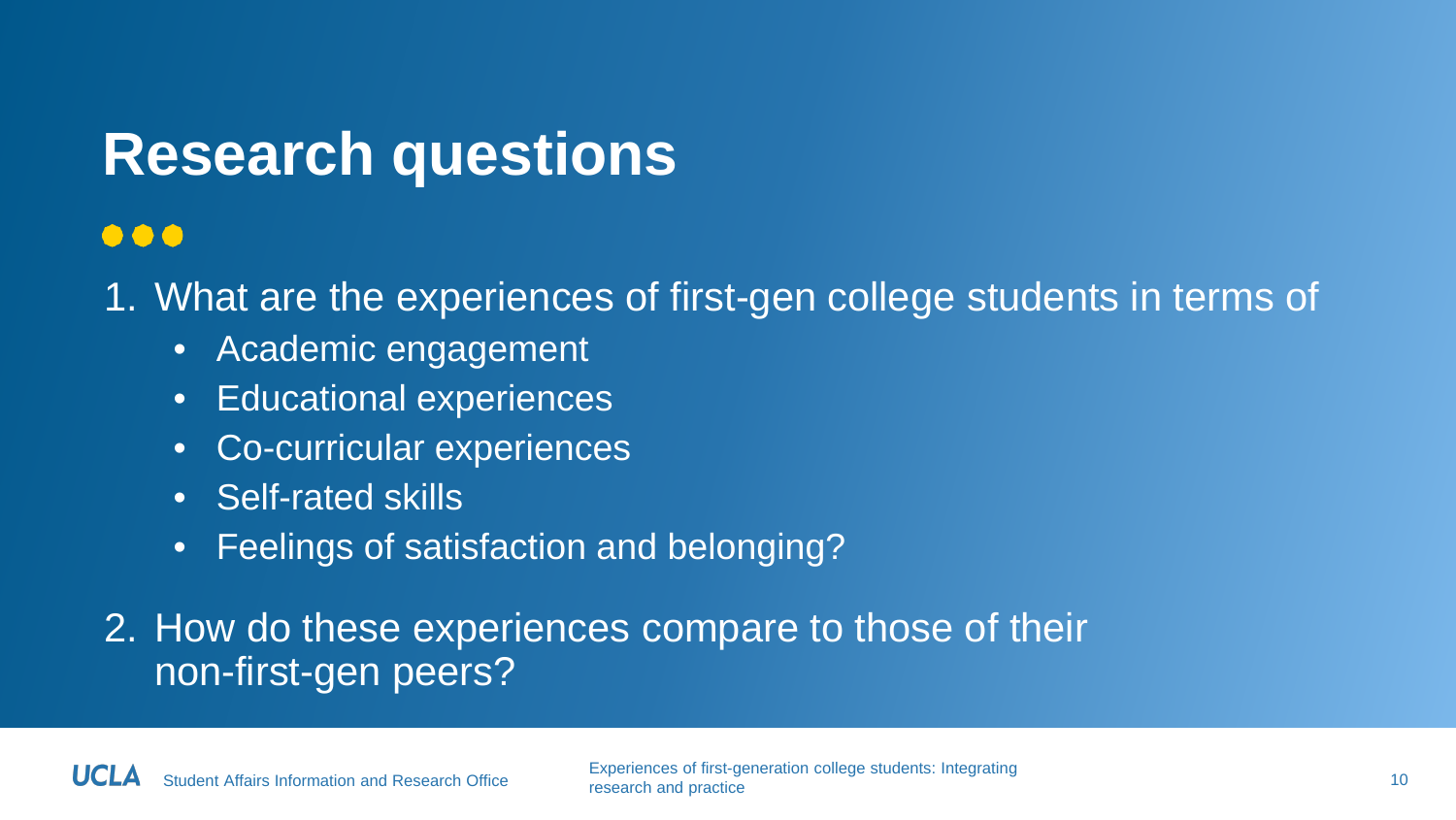### **Survey measure**

#### $\bullet\bullet\bullet$

#### **University of California Undergraduate Experience Survey (UCUES)**

- Spring 2018
- Administered to all enrolled undergraduates
- 7,859 UCLA respondents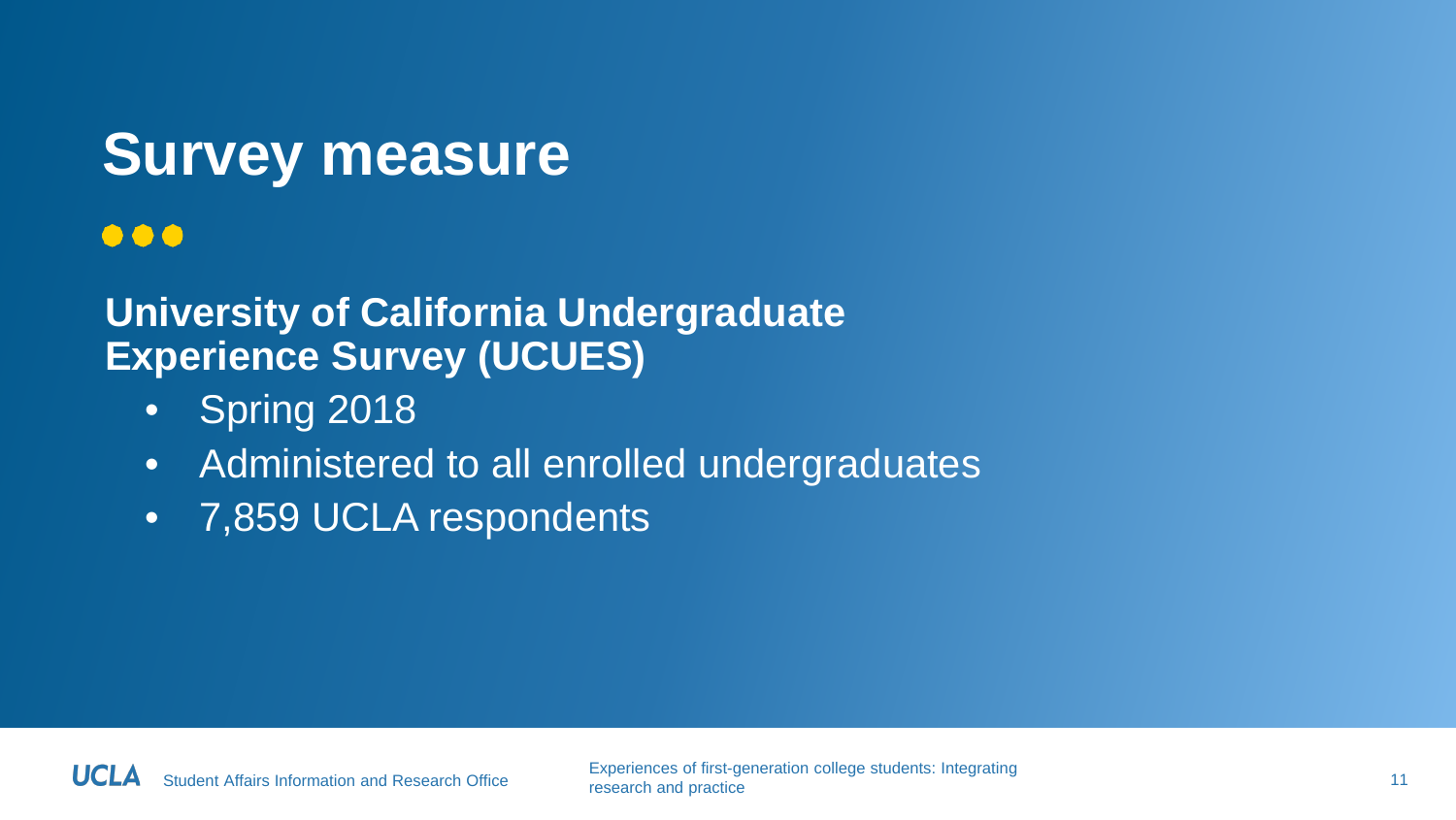#### **First-gen determination**  $\bullet\bullet\bullet$

#### **Admissions Data**

Of the 7,859 survey respondents…

- **2,487** first-gen (about 32%)
- **5,166** non-first-gen
- **206** unknown/missing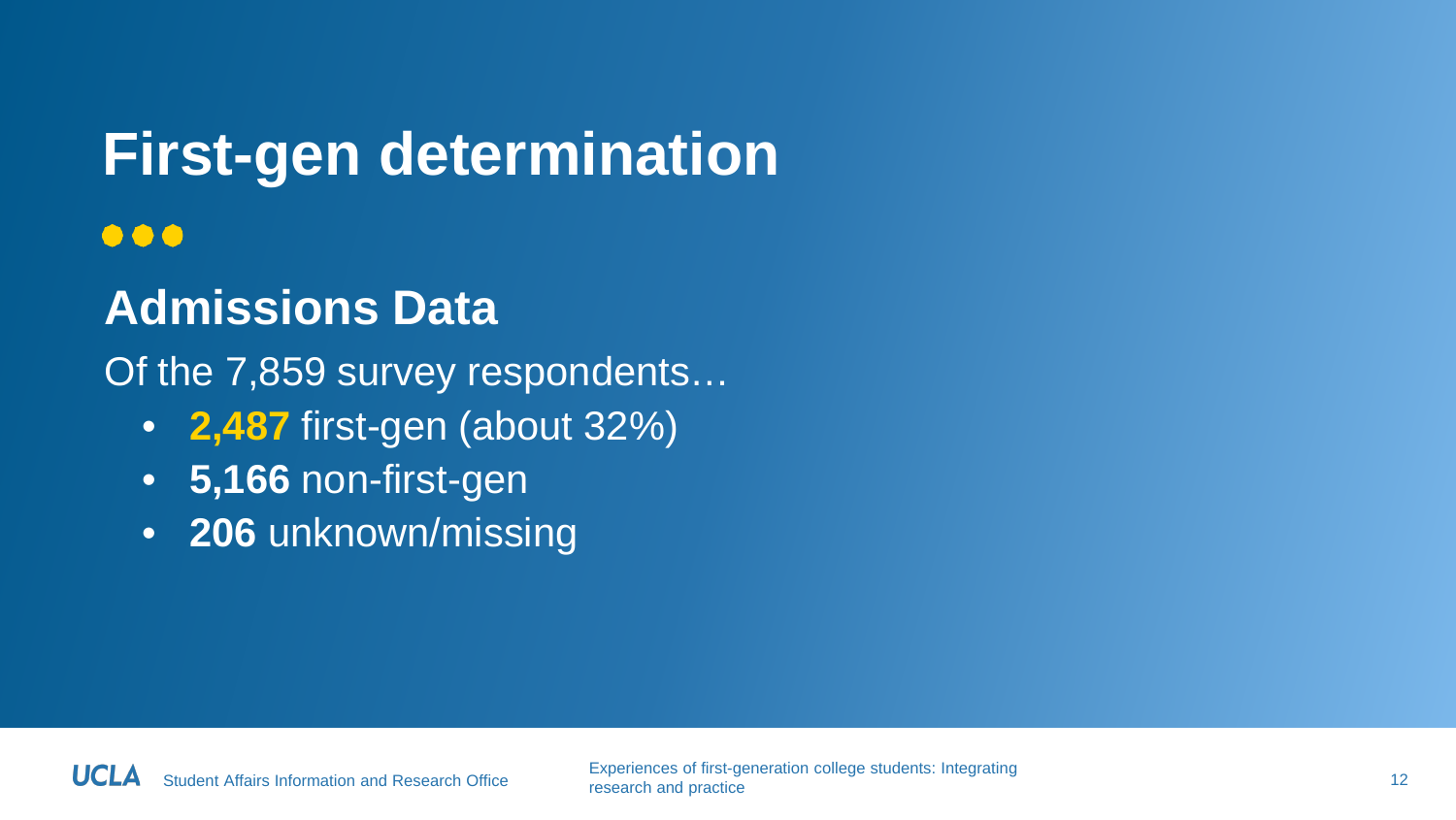### **Analyses**  $\bullet\bullet\bullet$

- 1. ANCOVA
	- Covariates: SES, race/ethnicity
- 2. Chi-square tests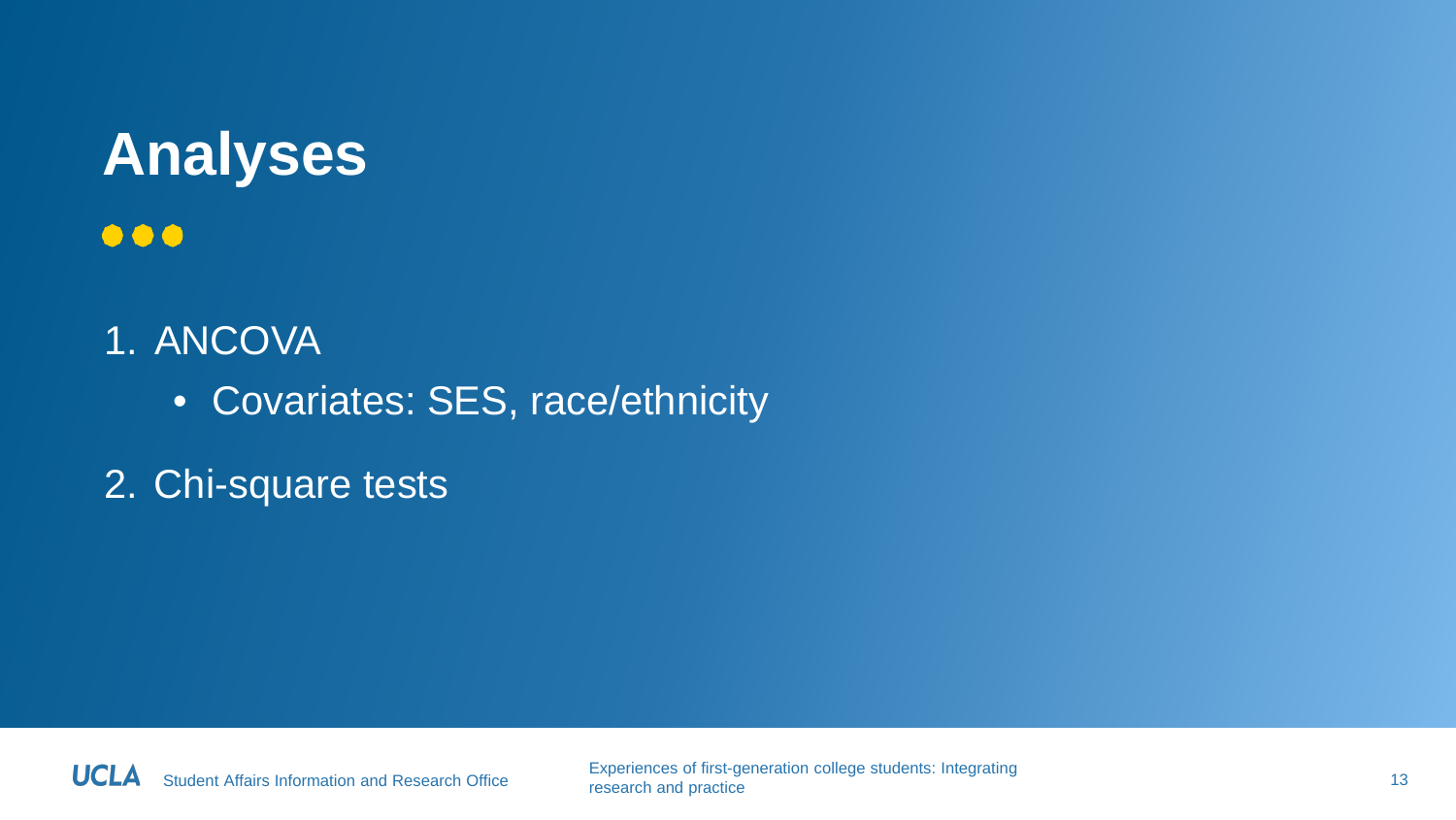### $\bullet\bullet\bullet$ **First-gen student experiences**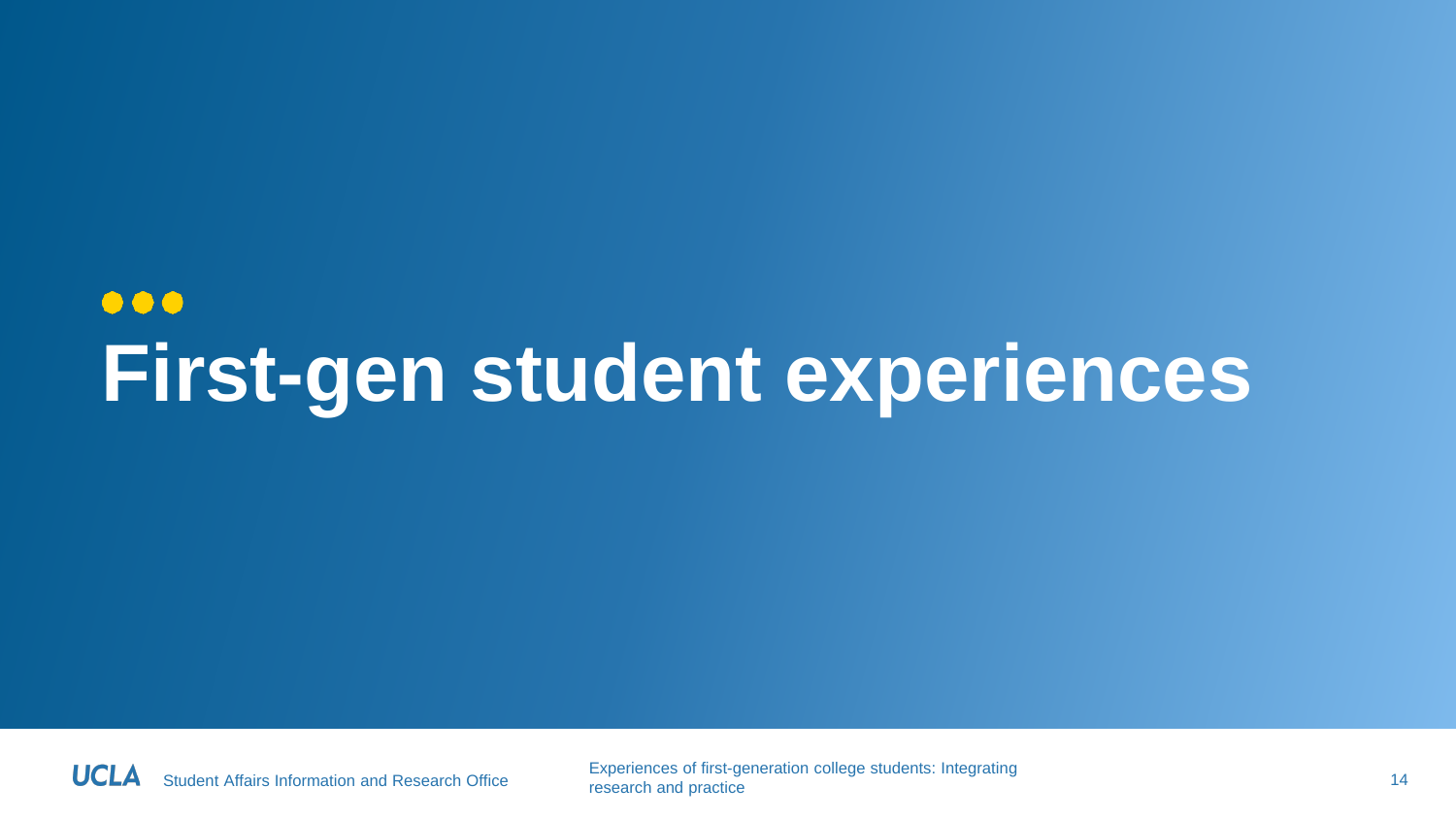### **Academic engagement**

#### $\bullet\bullet\bullet$

#### % responding "Somewhat often-Very often"



**First-gen** Non-first-gen

Student Affairs Information and Research Office Experiences of first-generation college students: Integrating research and practice 15 non-transfer states in the state in the state of the state 15 non-transfer states 15 non-transfer states 15 non-transfer states 15 non-transfer states 15 non-transfer states 15 non-transfer states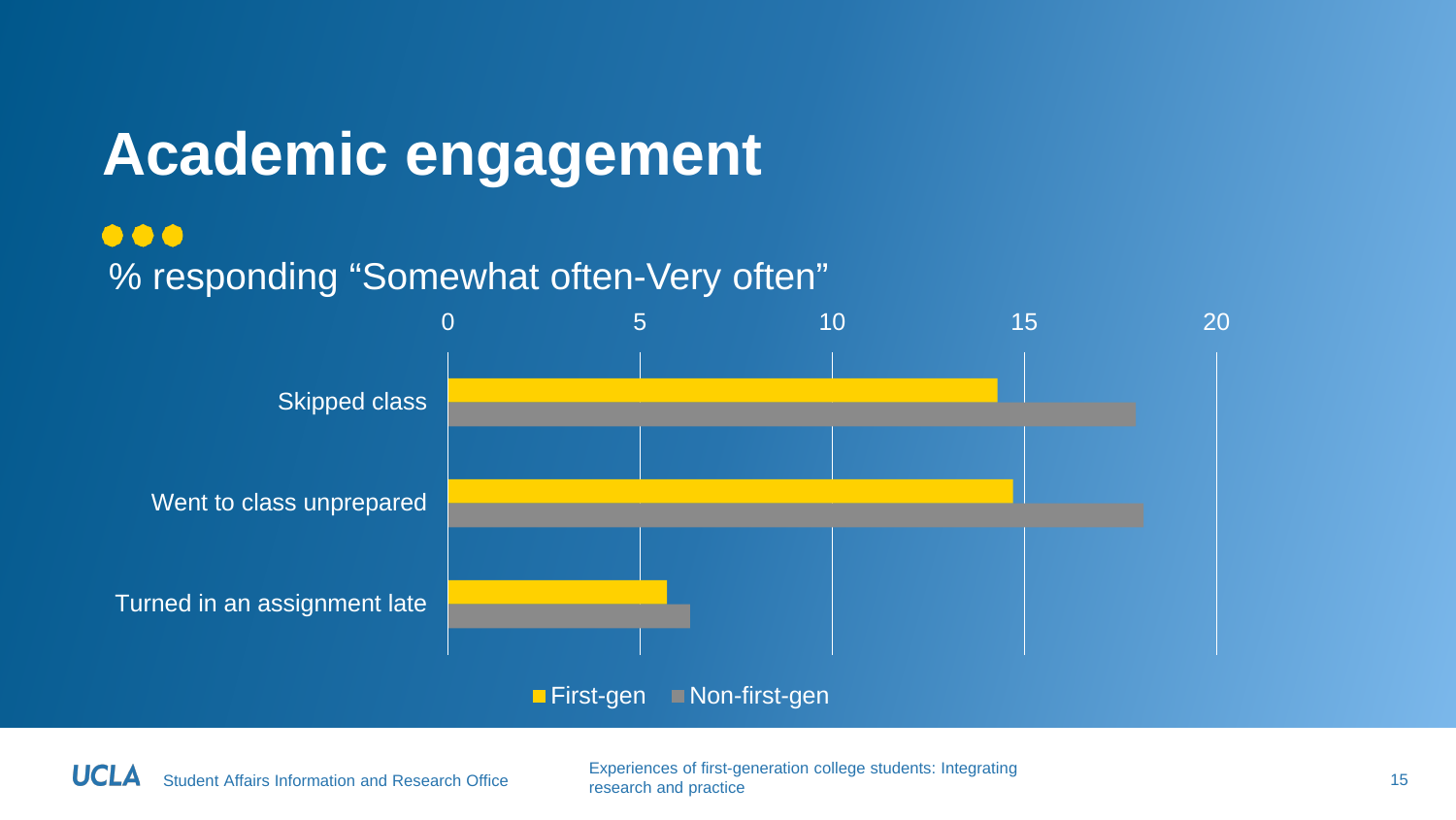### **Academic engagement**

% responding "Somewhat often-Very often"

#### $\bullet\bullet\bullet$



Student Affairs Information and Research Office Experiences of first-generation college students: Integrating research and practice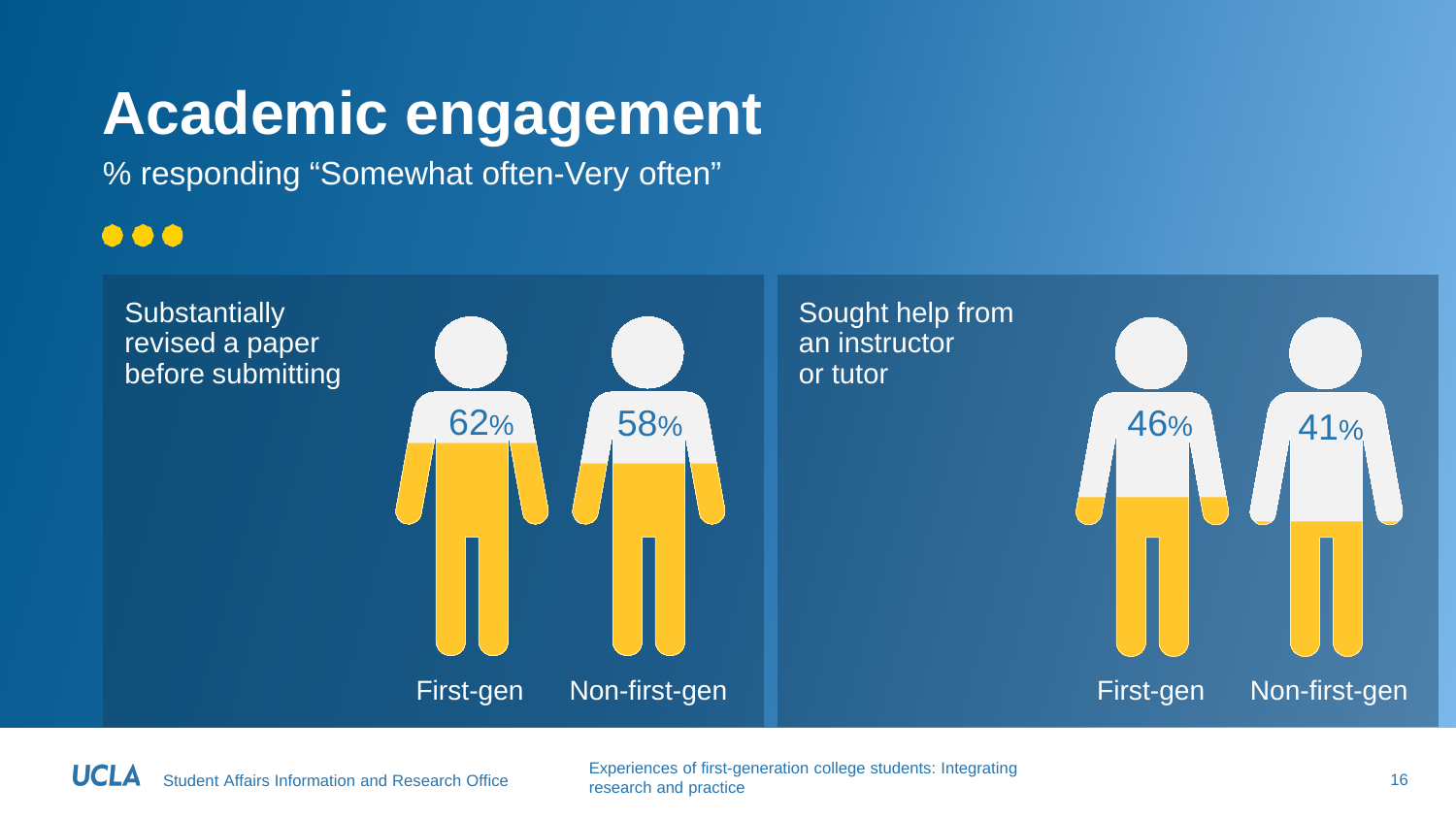### **Academic engagement**

% responding "Somewhat often-Very often"

#### $\bullet\bullet\bullet$



Student Affairs Information and Research Office Experiences of first-generation college students: Integrating research and practice 17 neuron concept students. Integrating 17 network and practice 17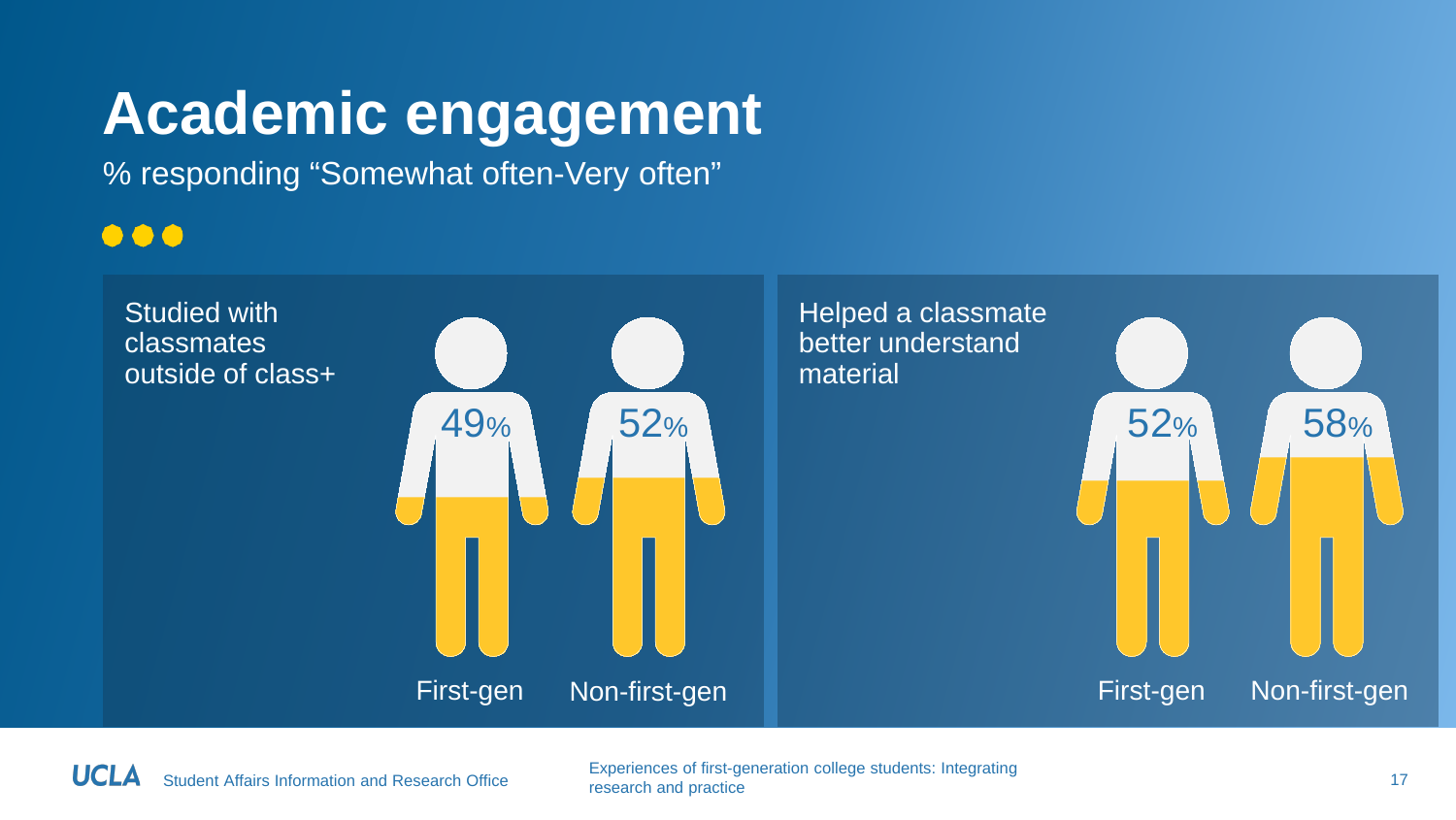# **High Impact**

 $\bullet\bullet\bullet$ 



Student Affairs Information and Research Office Experiences of first-generation college students: Integrating research and practice 18 non-temperature statements. Integrating 18 non-temperature 18 non-temperature 18 non-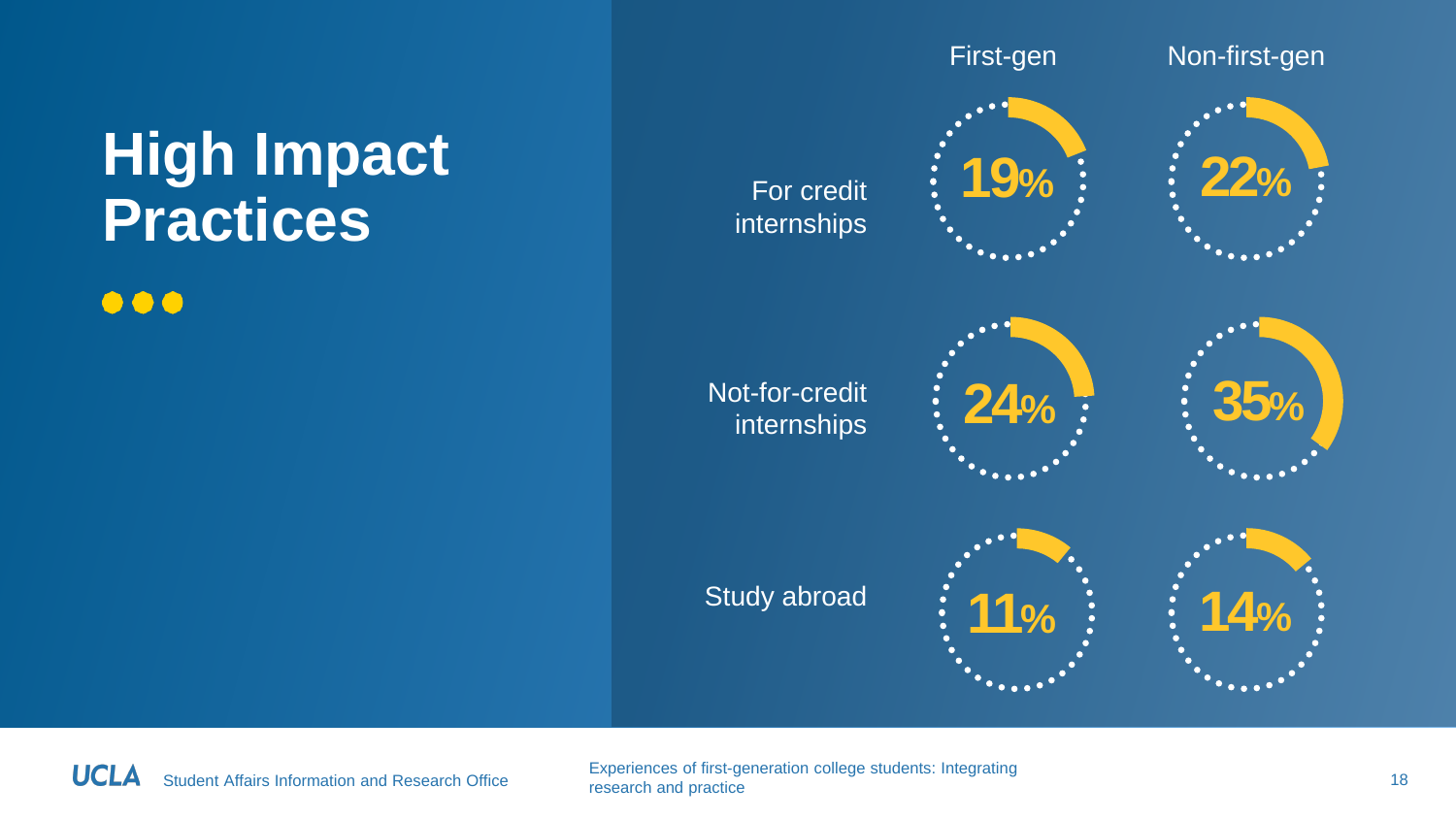#### **Assisting with faculty research**  $\bullet\bullet\bullet$





First-gen students Non-first-gen students

Student Affairs Information and Research Office Experiences of first-generation college students: Integrating research and practice 19 metric and practice 19 metrics of the present and practice 19 metrics 19 metrics 19 metrics 19 metrics 19 metrics 19 metrics 19 metrics 19 metrics 19 metrics 19 metrics 19 metrics 19 metrics 19 met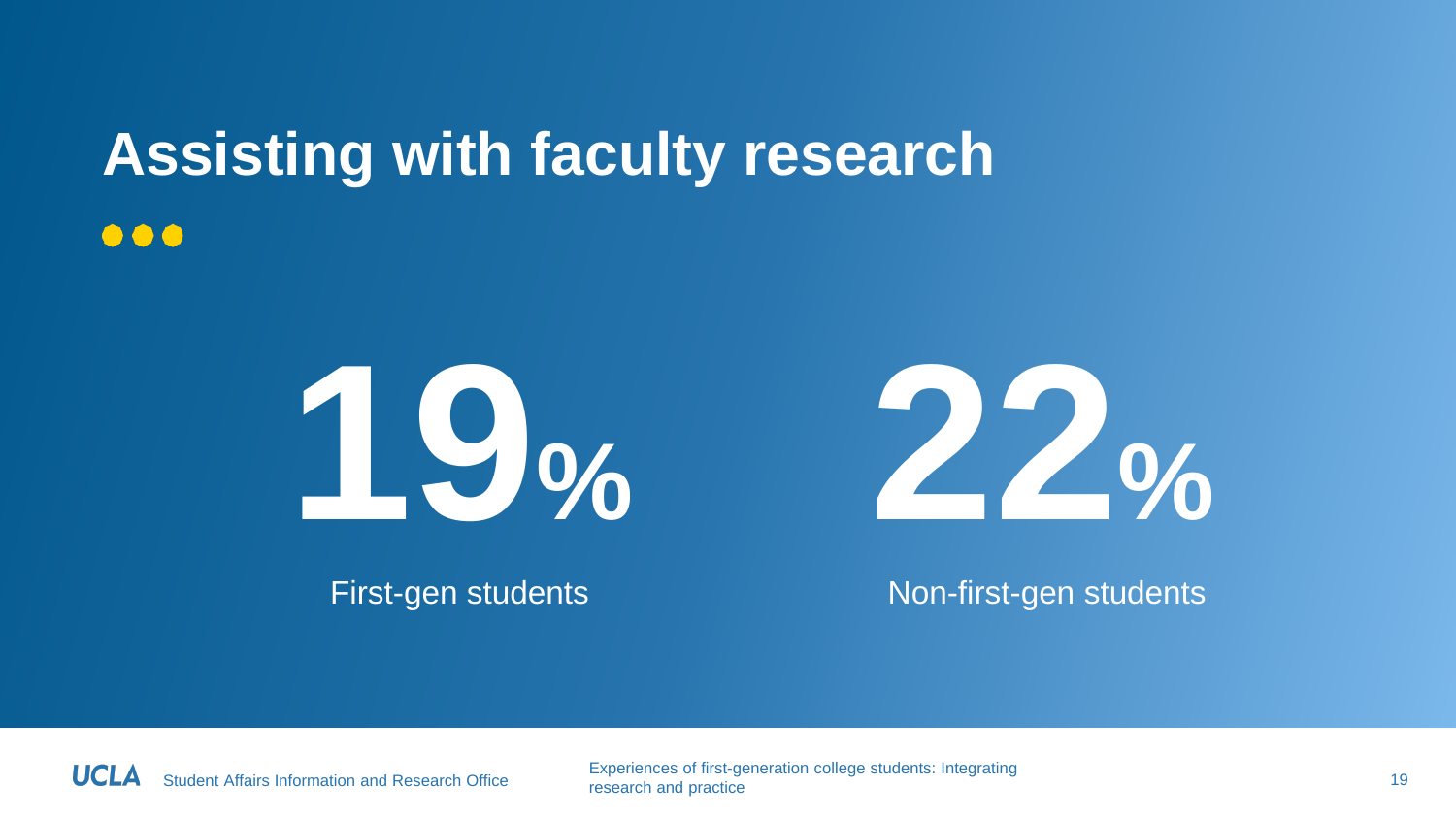#### **Involvement in student organizations**  $\bullet\bullet\bullet$





First-gen students Non-first-gen students

 $\overline{\phantom{a}}$ 

Student Affairs Information and Research Office Experiences of first-generation college students: Integrating research and practice 20 methods of the present and practice 20 methods of the control of the control of the control of the control of the control of the control of the control of the control of the control of the control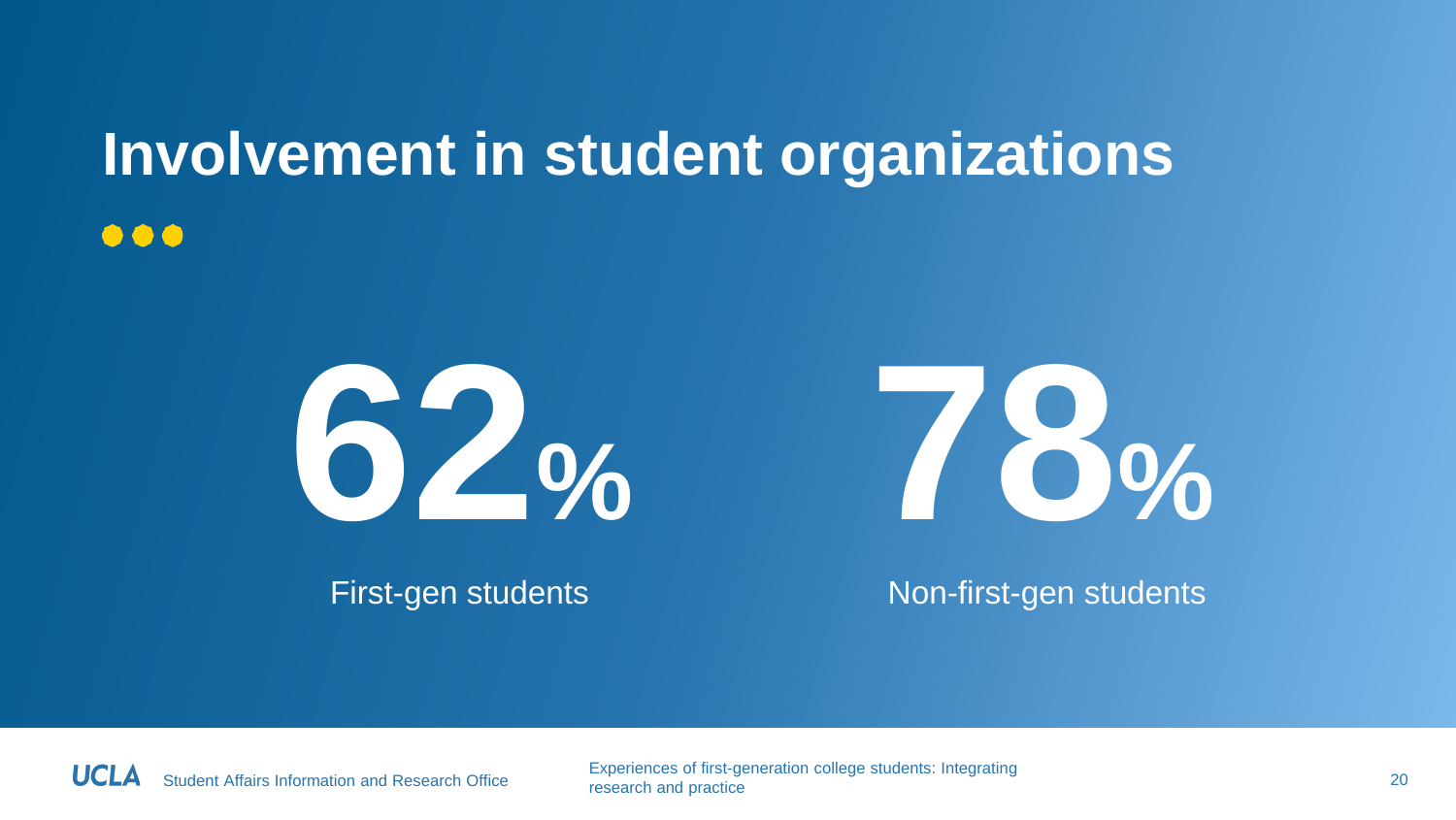### **Involvement in student organizations**



First-gen students

Non-first-gen students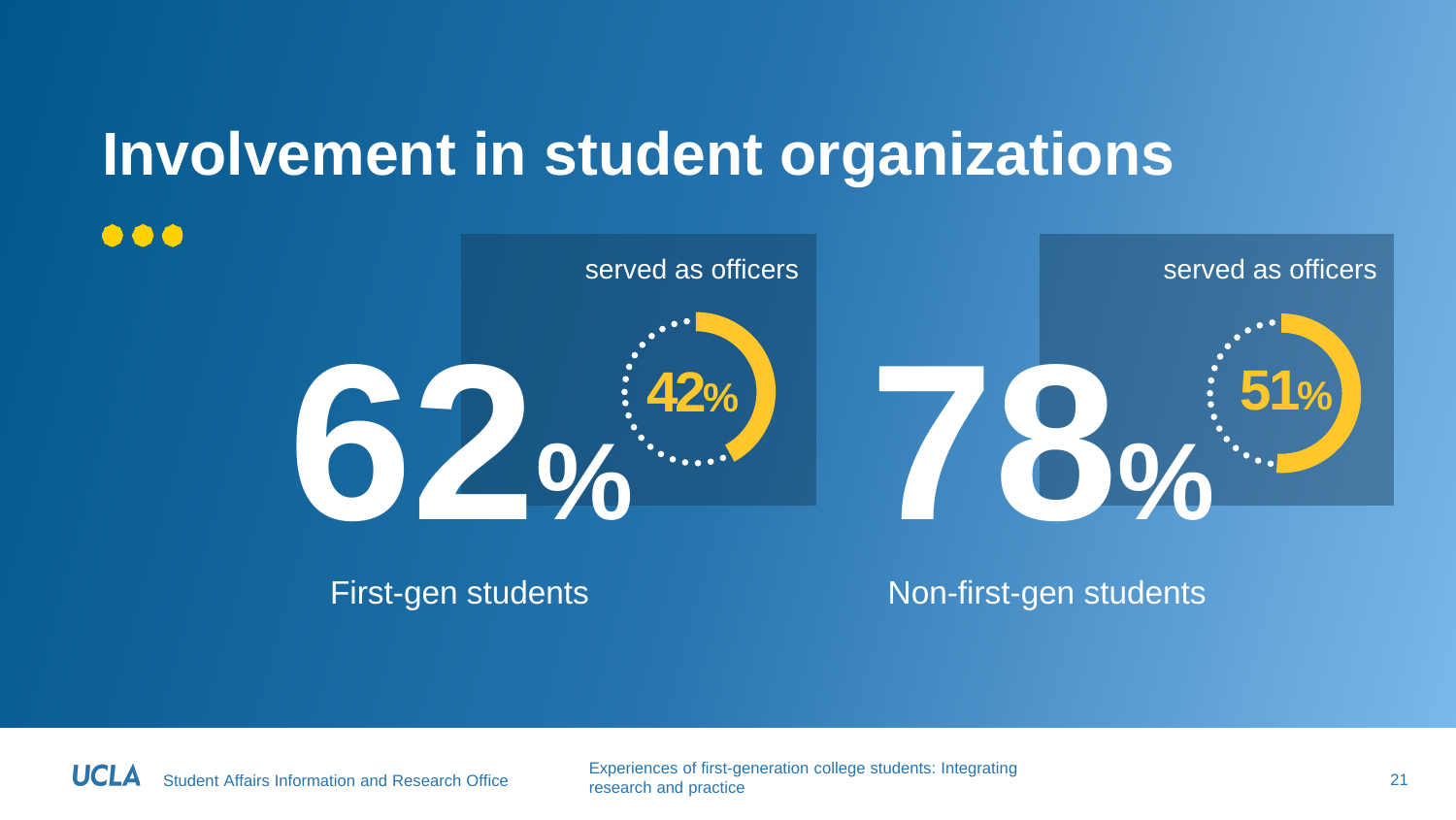### **Self-rated skills when starting at UCLA**

#### $\bullet\bullet\bullet$

#### % responding "Good-Excellent"



Student Affairs Information and Research Office Experiences of first-generation college students: Integrating research and practice 22<br>research and practice 22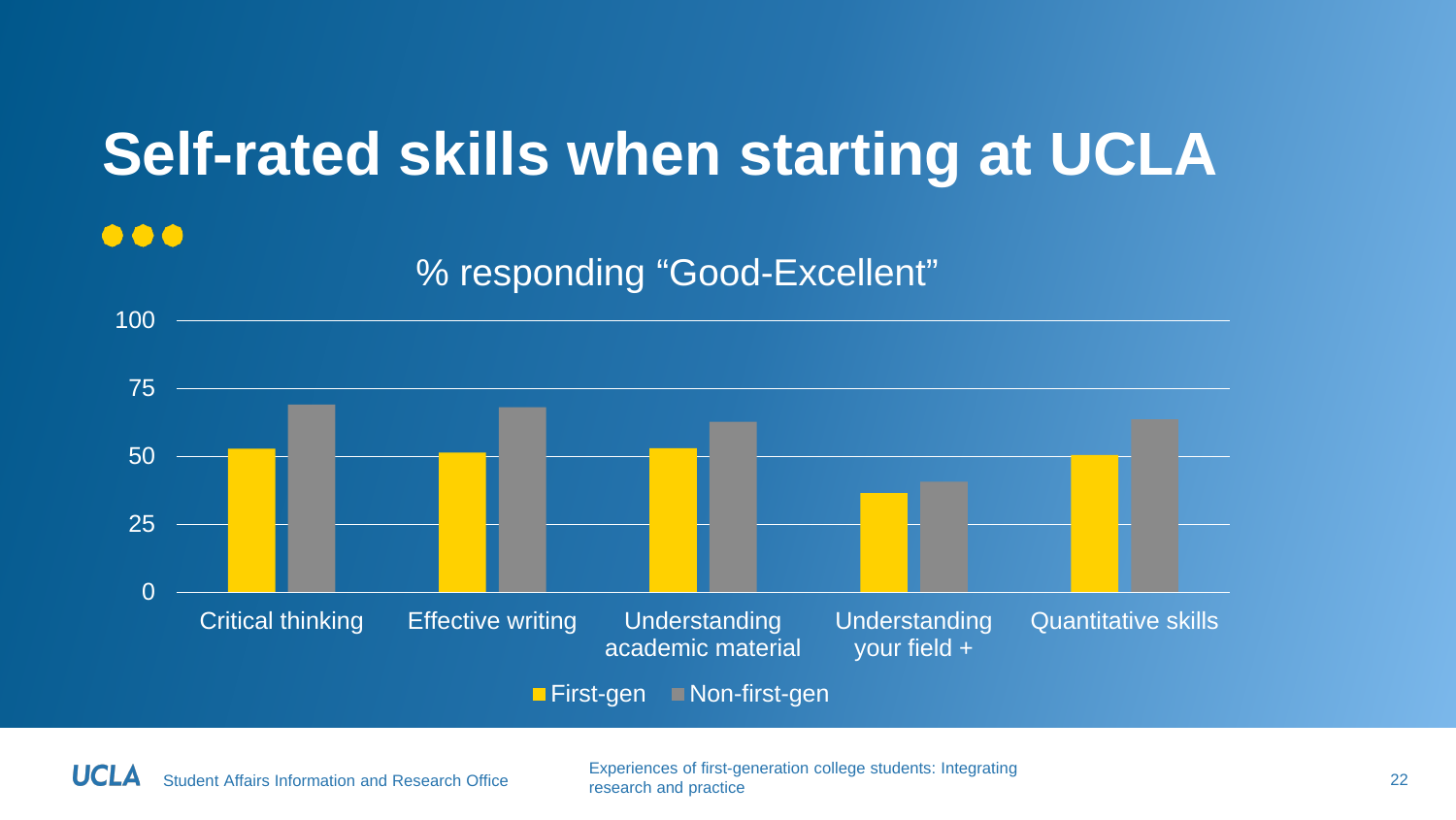### **Self-rated skills when starting at UCLA**

#### $\bullet\bullet\bullet$

#### % responding "Good-Excellent"



Student Affairs Information and Research Office Experiences of first-generation college students: Integrating research and practice 23<br>research and practice 23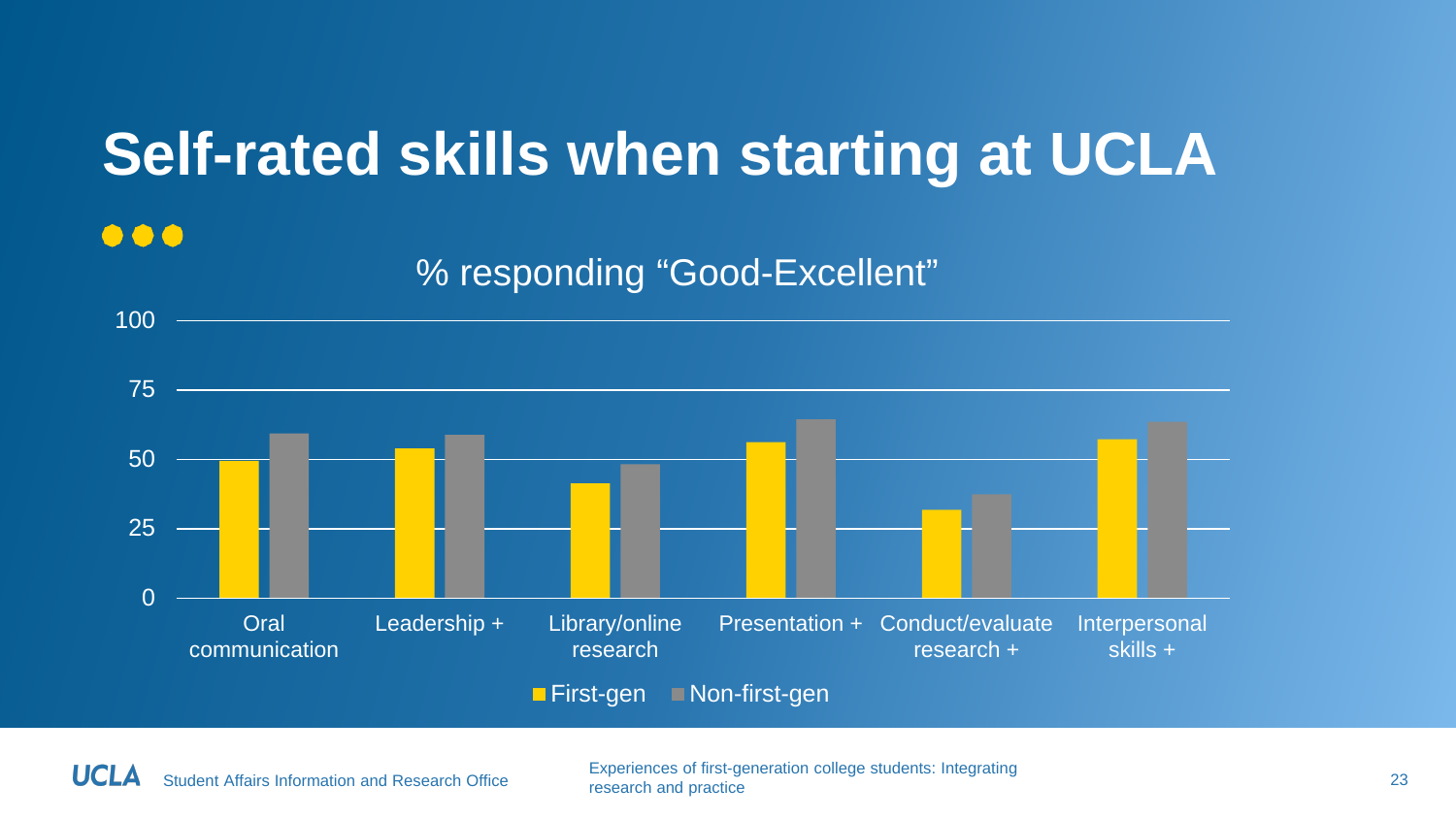### **Self-rated skills at the time of survey**

#### $\bullet\bullet\bullet$



% responding "Good-Excellent"

Student Affairs Information and Research Office Experiences of first-generation college students: Integrating research and practice 24<br>research and practice 24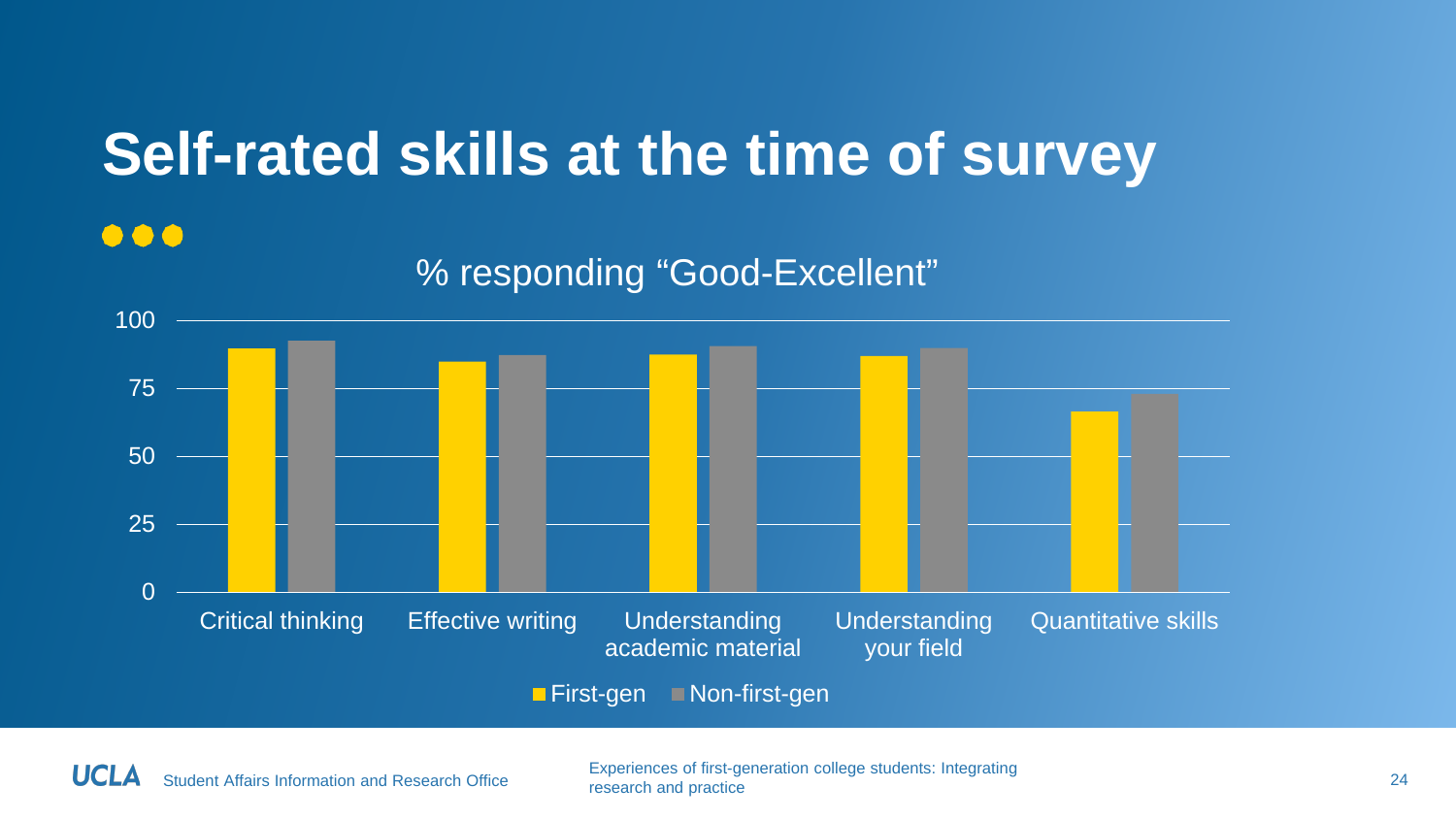### **Self-rated skills at the time of survey**

#### 000

#### % responding "Good-Excellent"



**First-gen** Non-first-gen

Student Affairs Information and Research Office Experiences of first-generation college students: Integrating research and practice 25 network concept students. Integrating 25 network and practice 25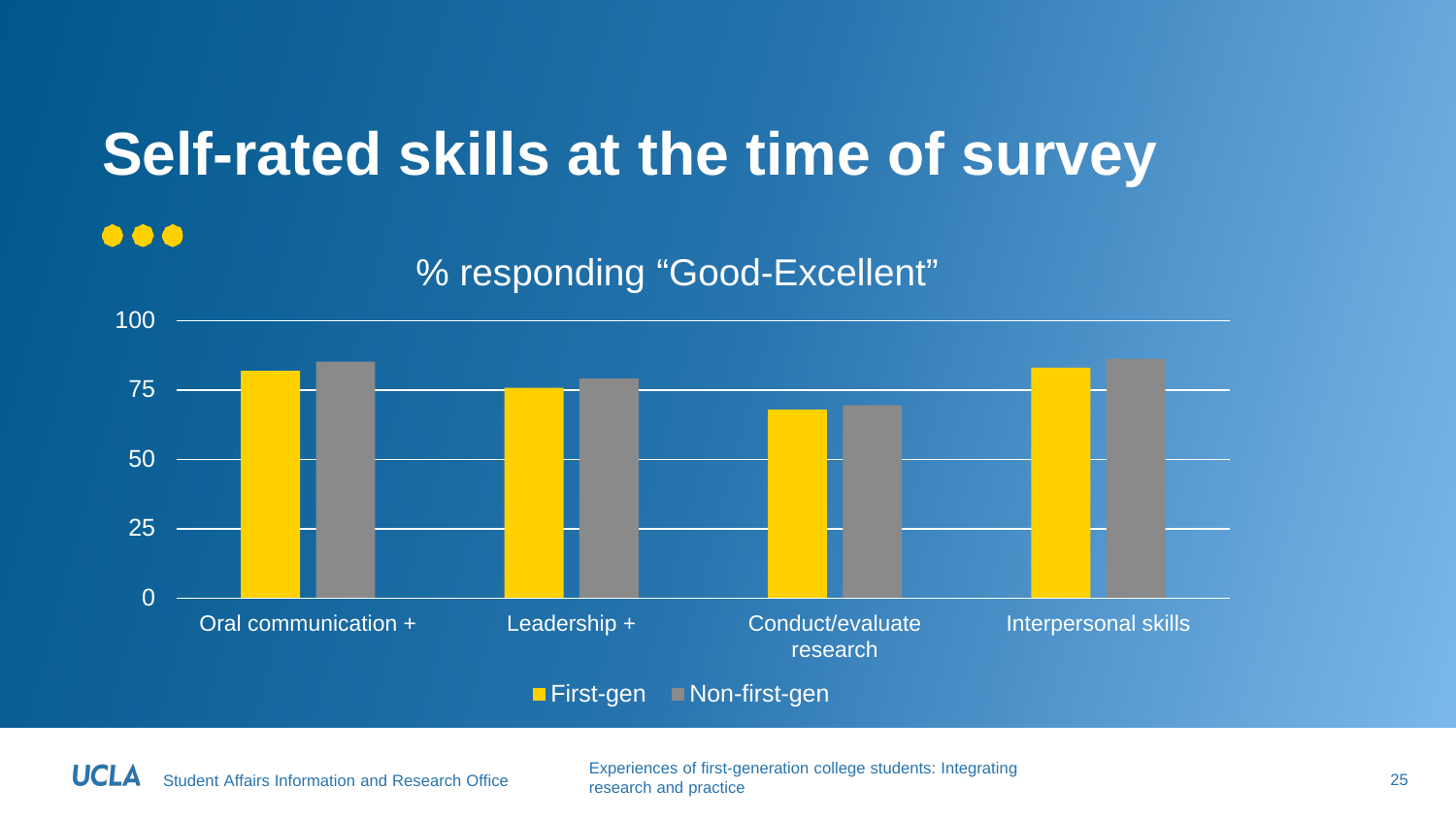% responding "Somewhat satisfied-Very satisfied"

 $\bullet\bullet\bullet$ 



Student Affairs Information and Research Office Experiences of first-generation college students: Integrating research and practice 26<br>research and practice 26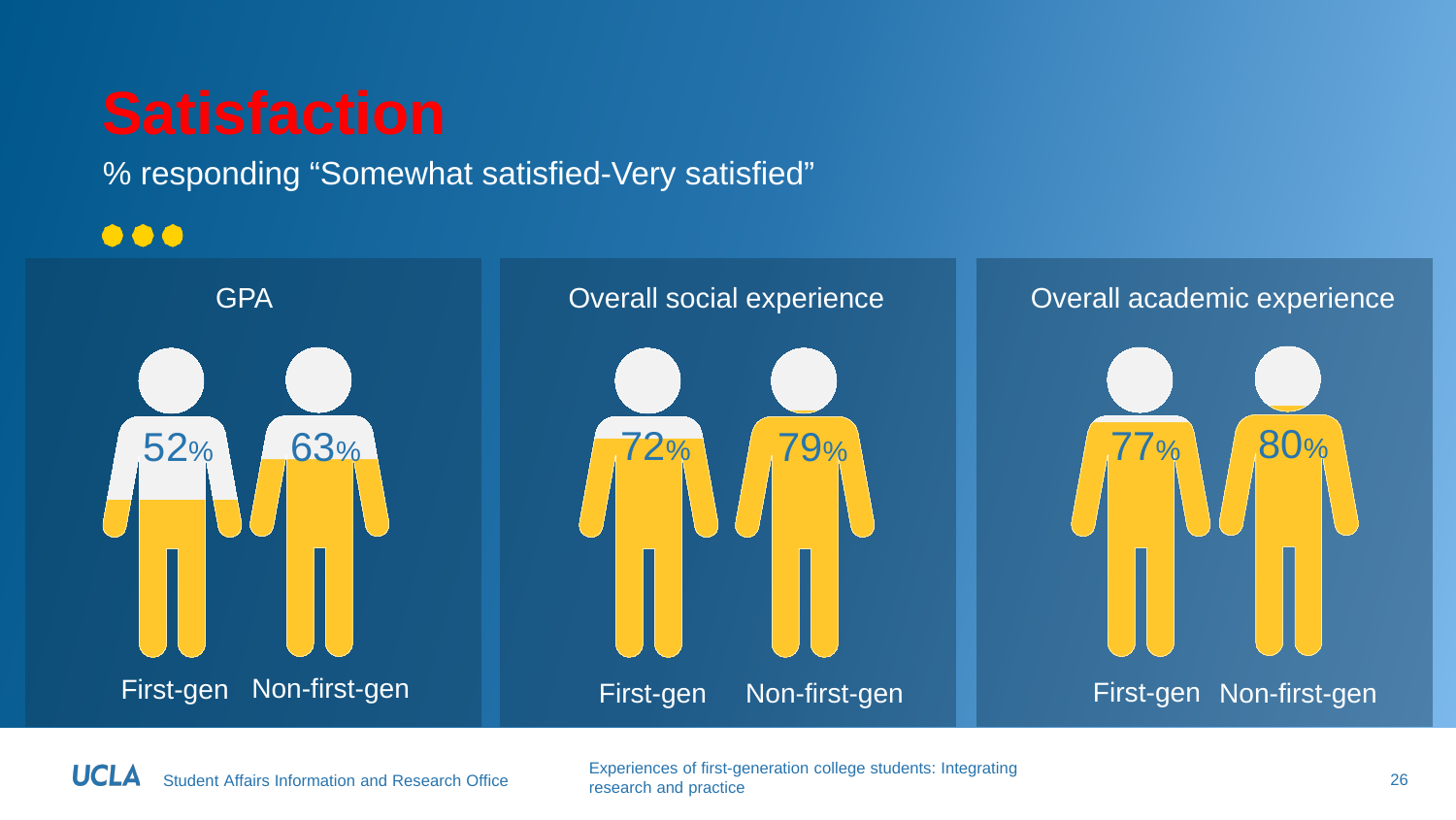### **"I feel like I belong at this university"**

% responding "Somewhat agree-Strongly agree"

...





First-gen students Non-first-gen students

HCI

Student Affairs Information and Research Office Experiences of first-generation college students: Integrating research and practice 27<br>research and practice 27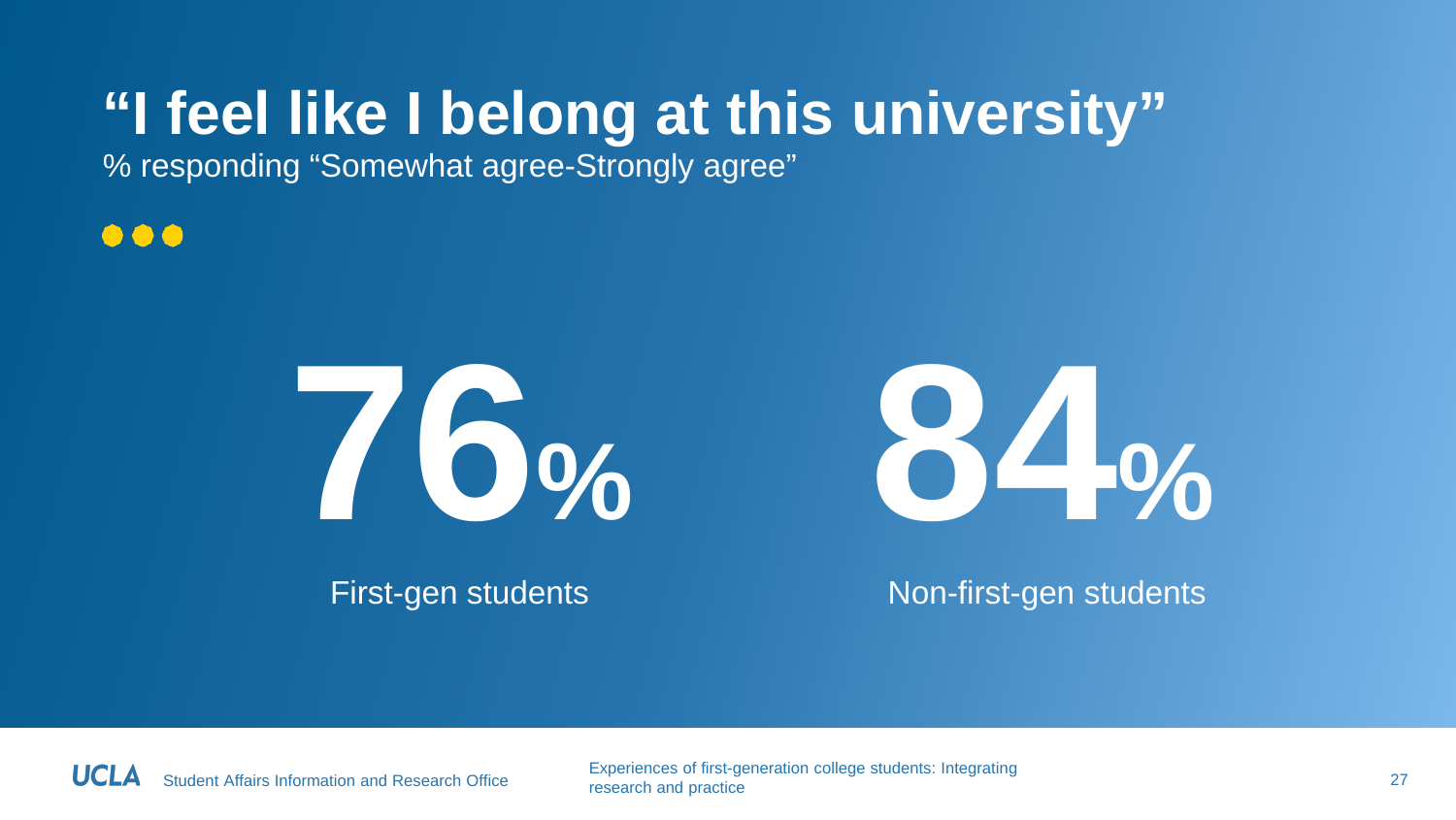### **Summary**

#### $\bullet\bullet\bullet$

- Academically engaged in class
- Less involvement outside of class
- Fewer internships, especially when not for credit
- $\vee$  Less co-curricular involvement
- $\checkmark$  Lower rating of skills
- $\checkmark$  Lower sense of belonging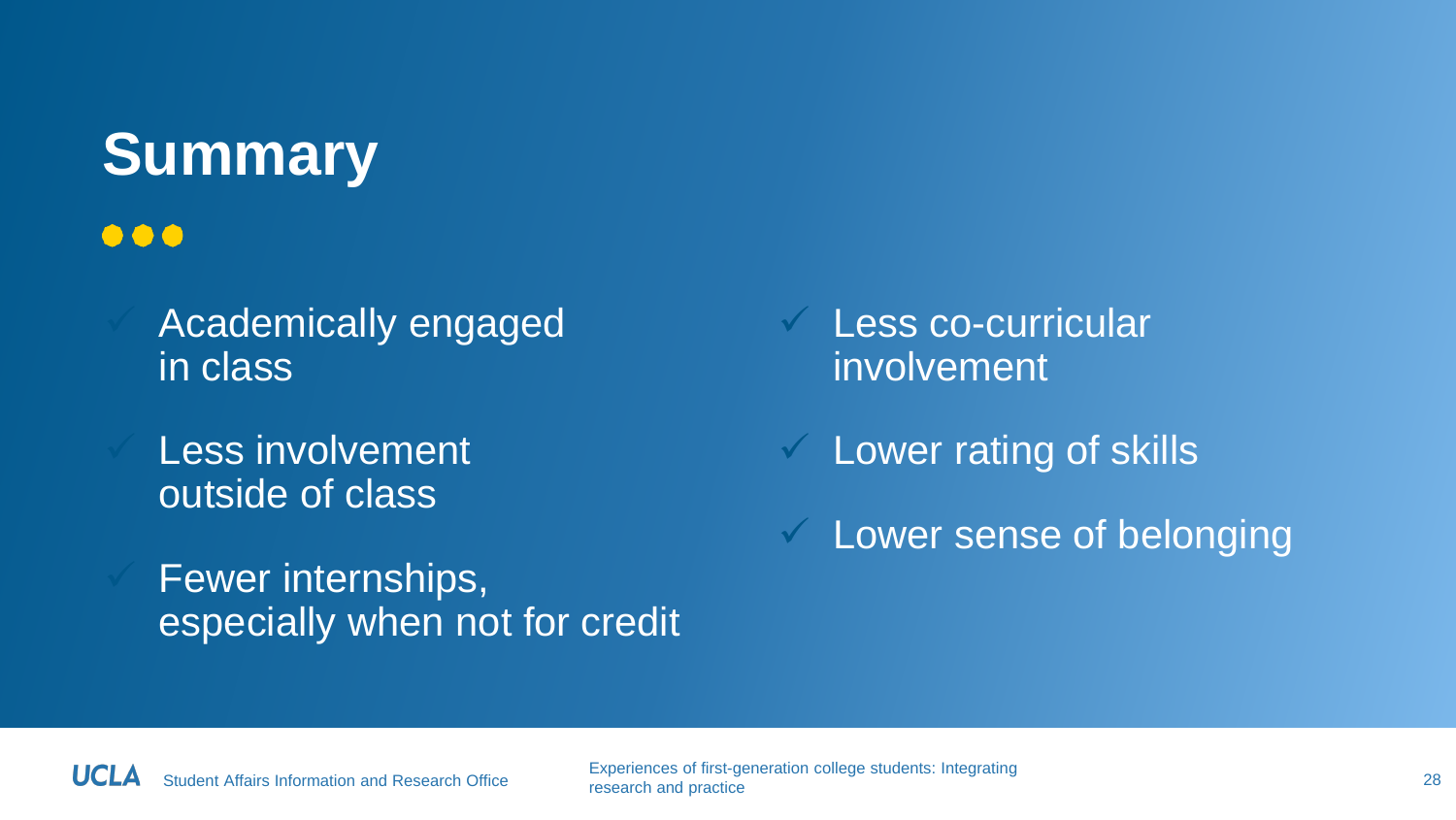### $\bullet\bullet\bullet$ **Discussion of practice**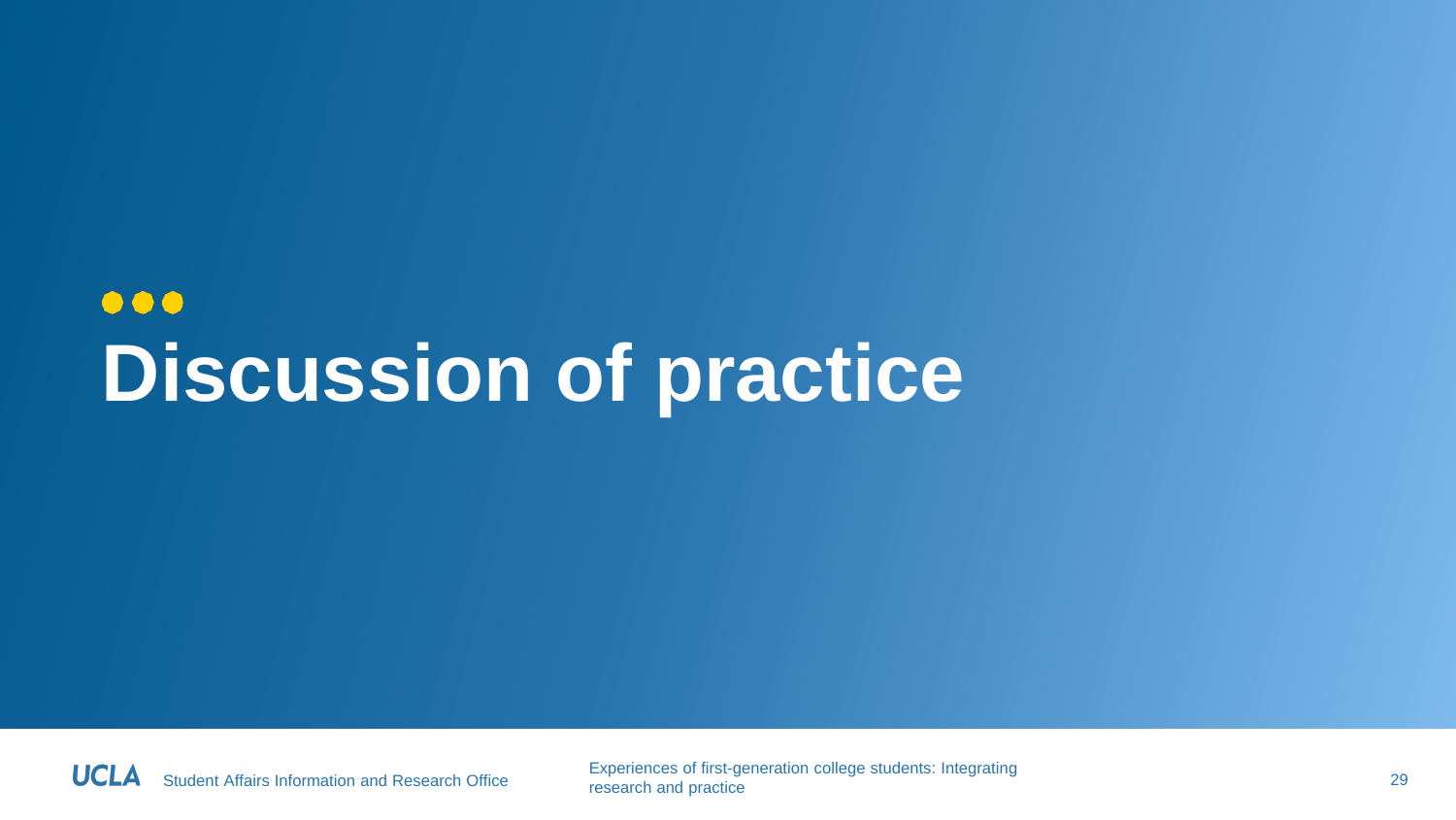# **UCLA's "First to Go" Program**

#### $\bullet\bullet\bullet$



**UCLA** 

Student Affairs Information and Research Office Experiences of first-generation college students: Integrating research and practice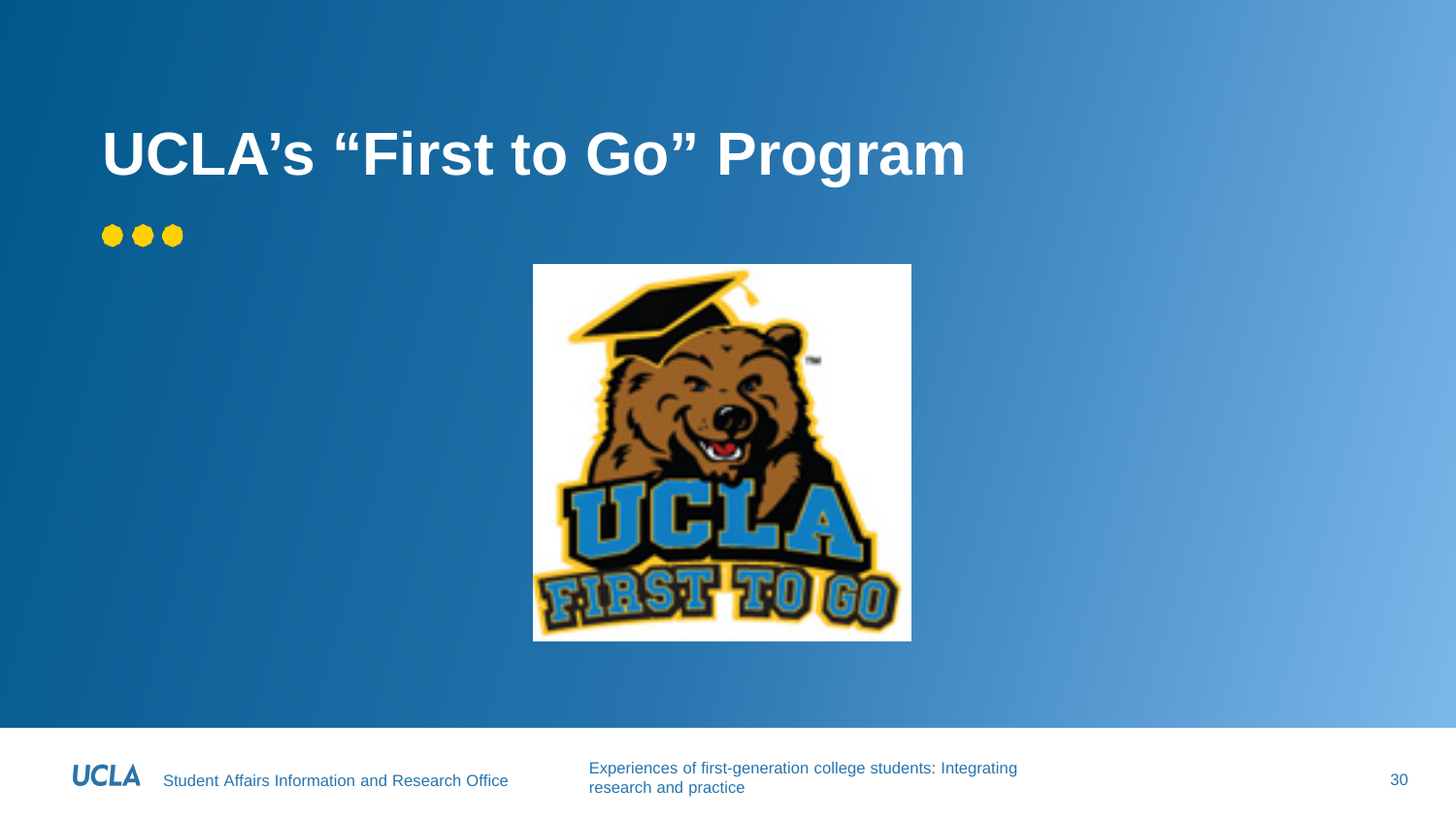### **Living Learning Community**

#### $\bullet\bullet\bullet$

- Residential Life initiative residence hall, support, programming
- Began in 2017
- Approximately 90 residents

#### **"**

**The primary focus of the First To Go Living Learning Community is to heighten visibility around the firstgeneration college identity and cultivate community through the common shared experiences of navigating university life.**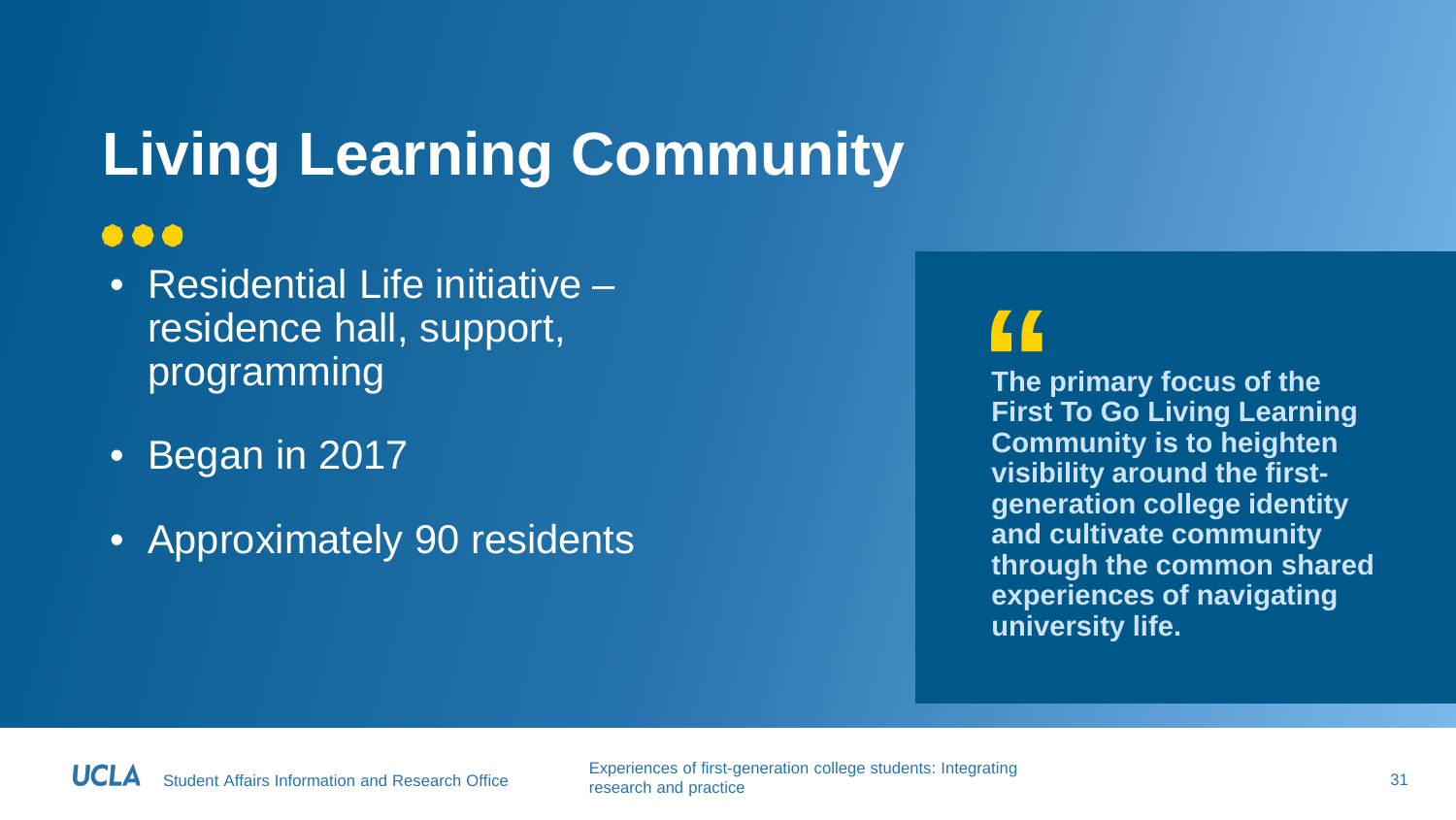### **Social and informational events**

## FIRST-GEN<br>FR<u>IDA</u>Y: **COMMUNITY SOCIAL**

Come hang out with all members of the first-gen community, including undergraduate students, graduate students, staff, & faculty!

FRIDAY MARCH 9TH, 11:30AM-1PM JOHN WOODEN CENTER GAMES LOUNGE (inside of the Wooden Center on the 2nd floor)

**FOOD WILL BE PROVIDED** 

**TRST TO GO-**

#### **TO GO ABRO** Thursday, Oct. 19 | 6 p.m. - 7 p.m. | Tom Bradley Hall AB

#### Get on board with study abroad!

This event is designed especially for first-generation students who are curious about studying abroad during their underoraduate career. Note: "first-generation college student" is identified as a student whose parent/quardian have not received a four-year U.S. bachelor's degree.

#### You'll learn about:

. 100+ programs available to UCLA students · funding resources · application processes • how to have this conversation with your parent or quardian

Open to first-generation students only.

RSVP to confirm your attendance!

ieo.ucla.edu/events/firsttogoabroad

Presented by

**UCLA ABROAD** 

 $\bullet\bullet\bullet$ 

Student Affairs Information and Research Office Experiences of first-generation college students: Integrating research and practice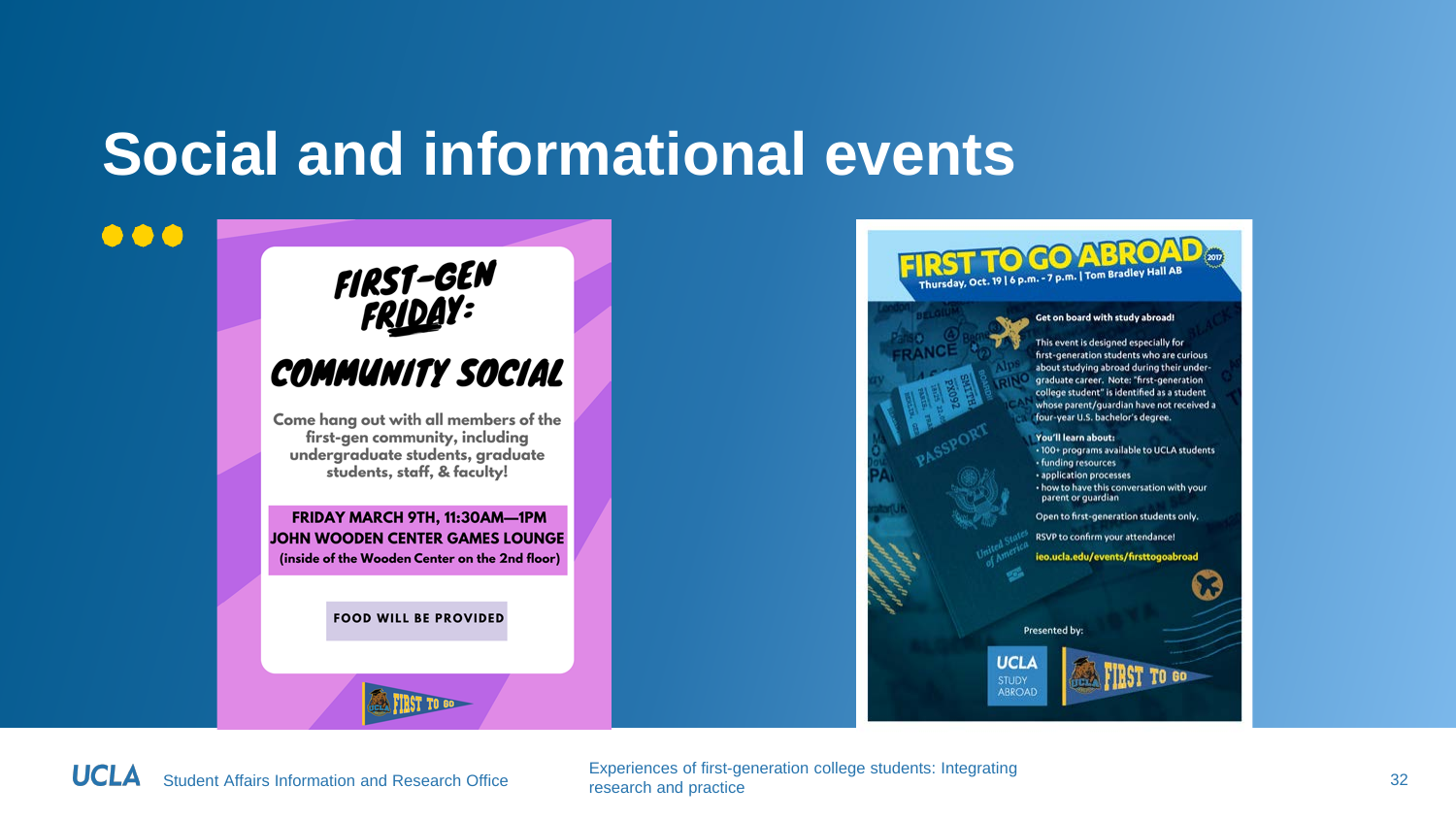### **Online resources and community**

 $\bullet\bullet\bullet$ 

Facebook group

Resource page on First to Go website



Student Affairs Information and Research Office Experiences of first-generation college students: Integrating research and practice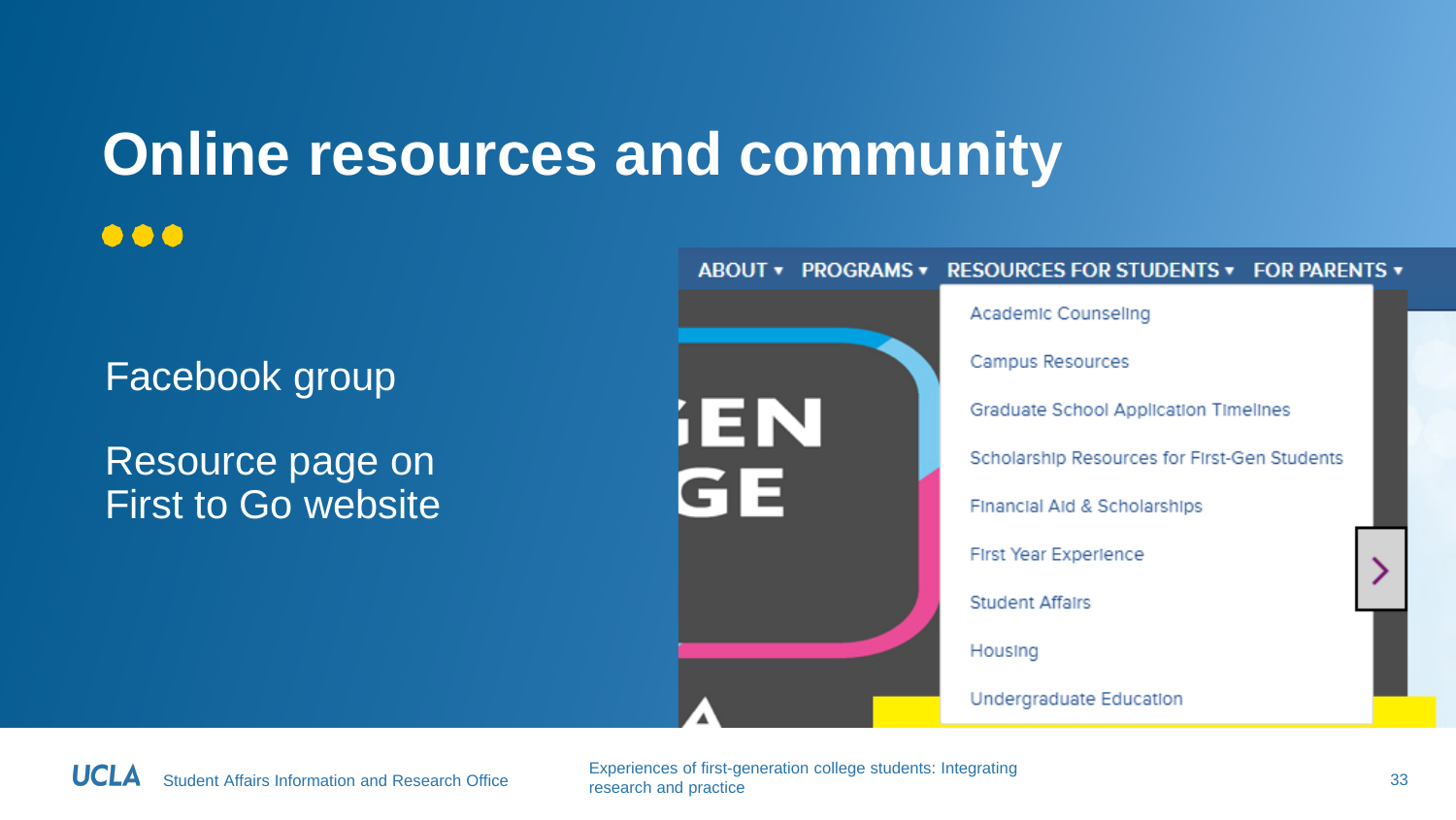**Faculty initiative**  $\bullet\bullet\bullet$ Began in 2017 Faculty who were firstgeneration students connect with current first-



gen students at UCLA

Student Affairs Information and Research Office Experiences of first-generation college students: Integrating research and practice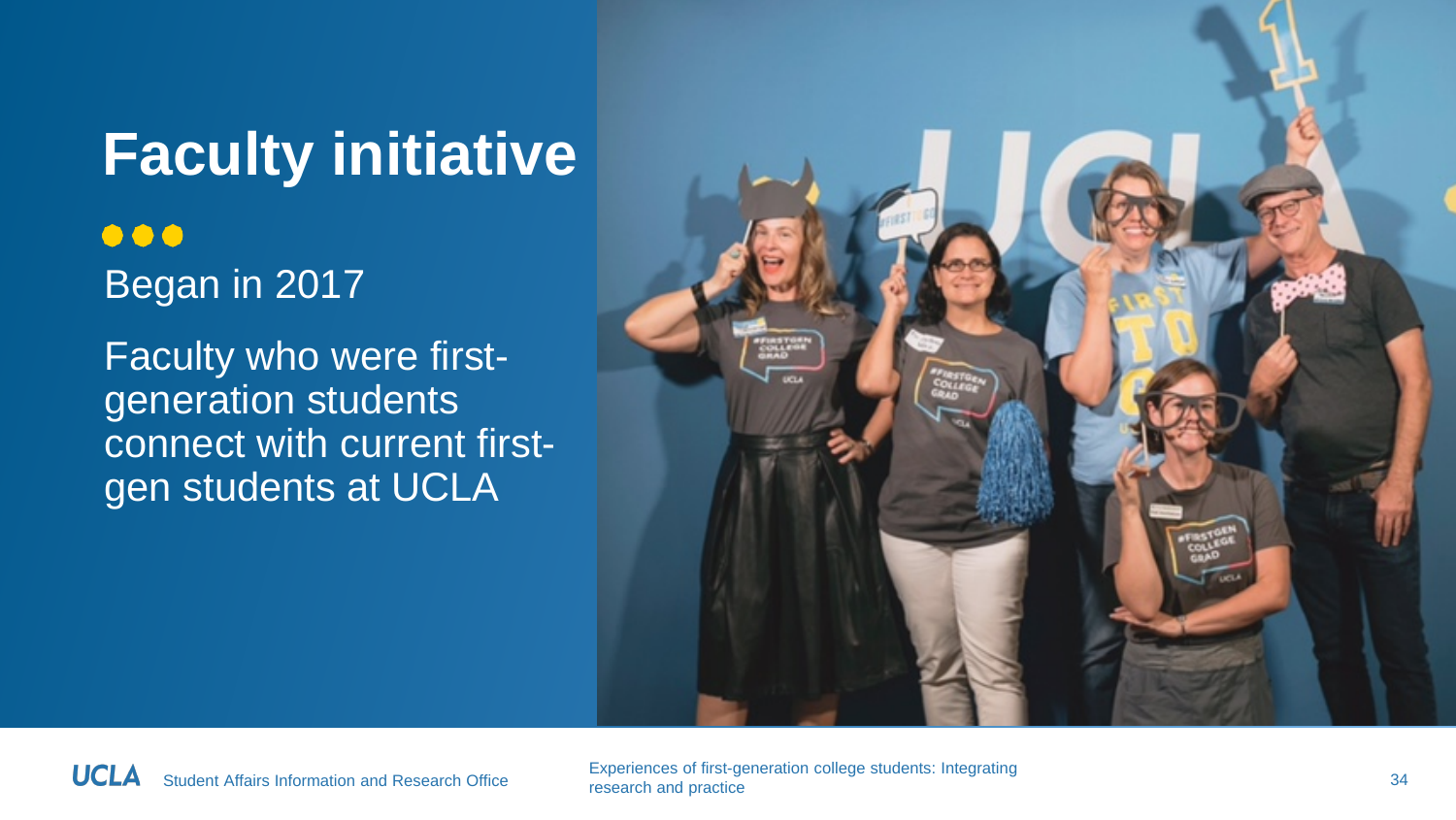#### **Professional development**  $\bullet\bullet\bullet$

First-gen alumni network

Student-initiated conference – May 2019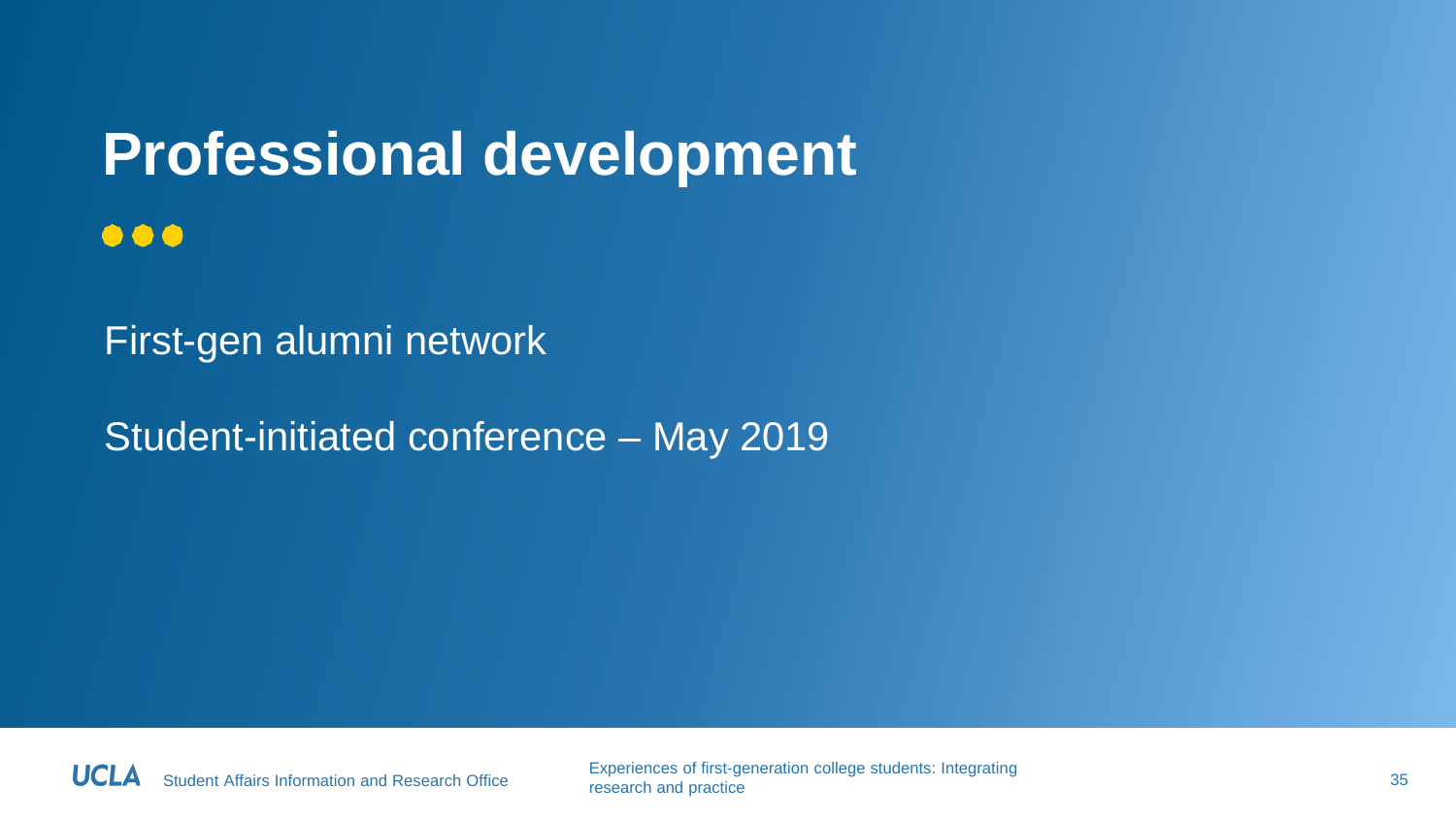### **Group discussion**

 $\bullet\bullet\bullet$ 

What resources and programs do you currently have in place (or are in preparation)?

How do you currently assess the success of your resources and programs?

What challenges do different types of institutions face?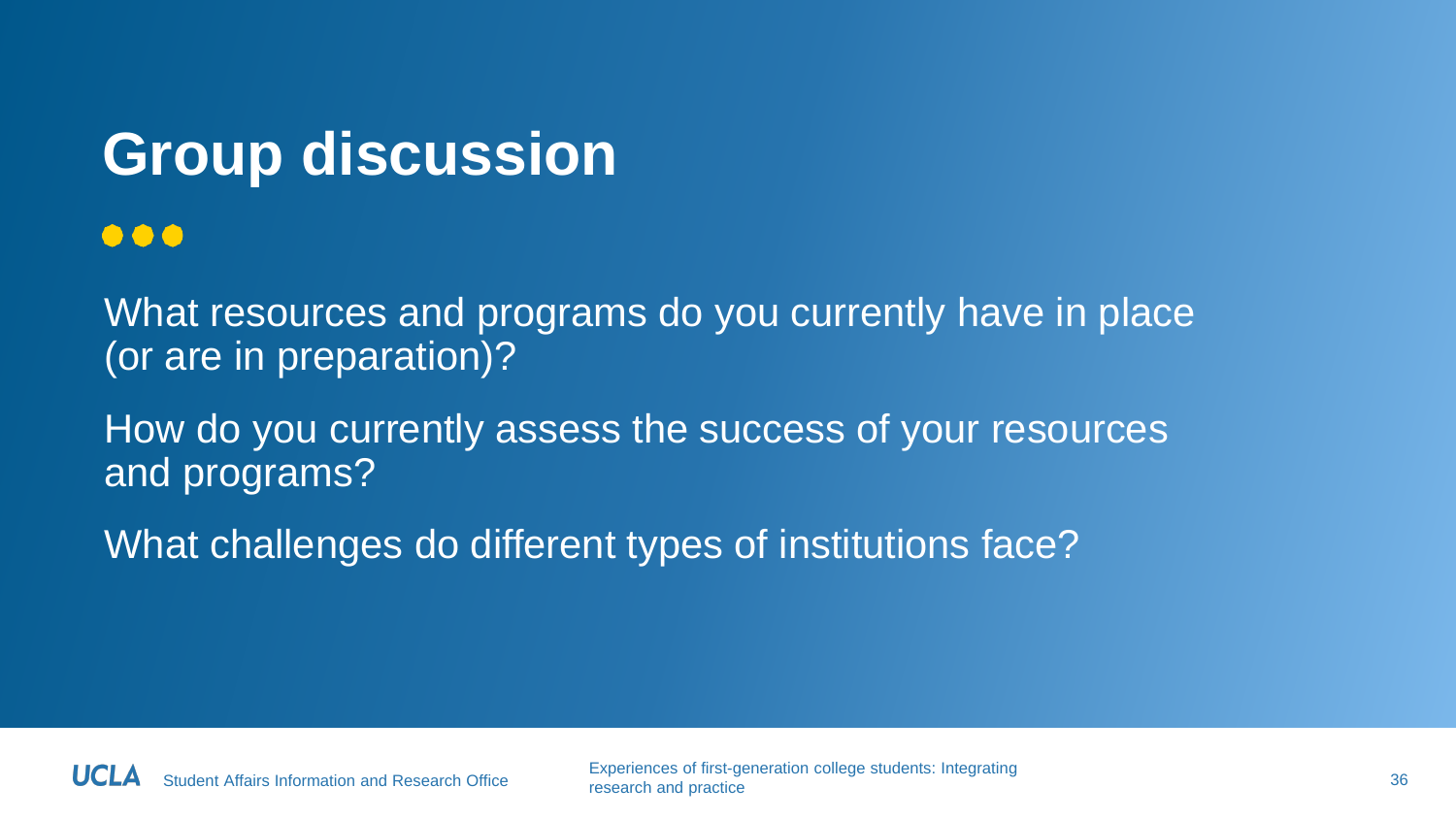### **Group discussion**  $\bullet\bullet\bullet$

Challenges of defining "first-generation" Implications for practice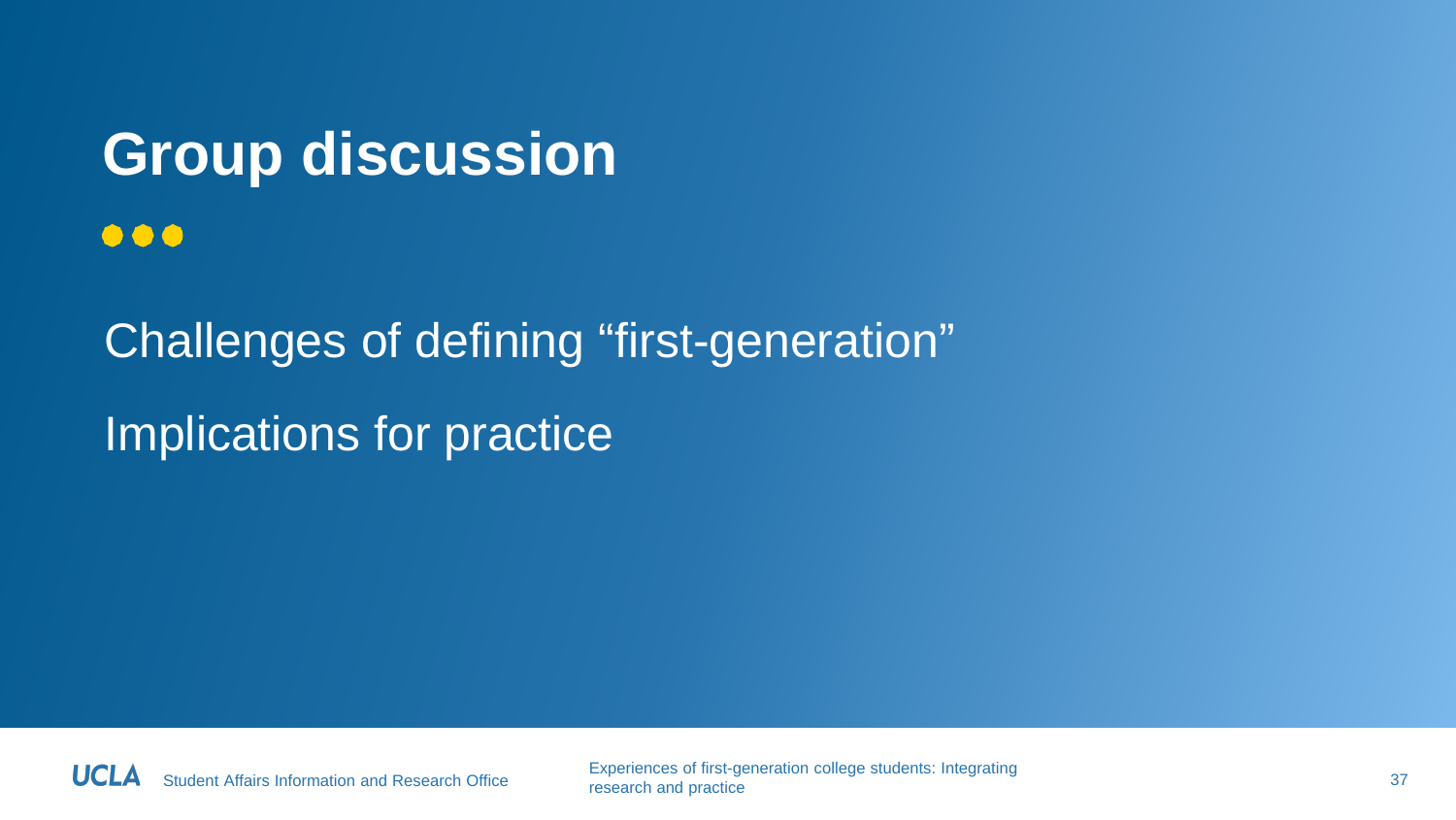### $\bullet\bullet\bullet$ **Thank you**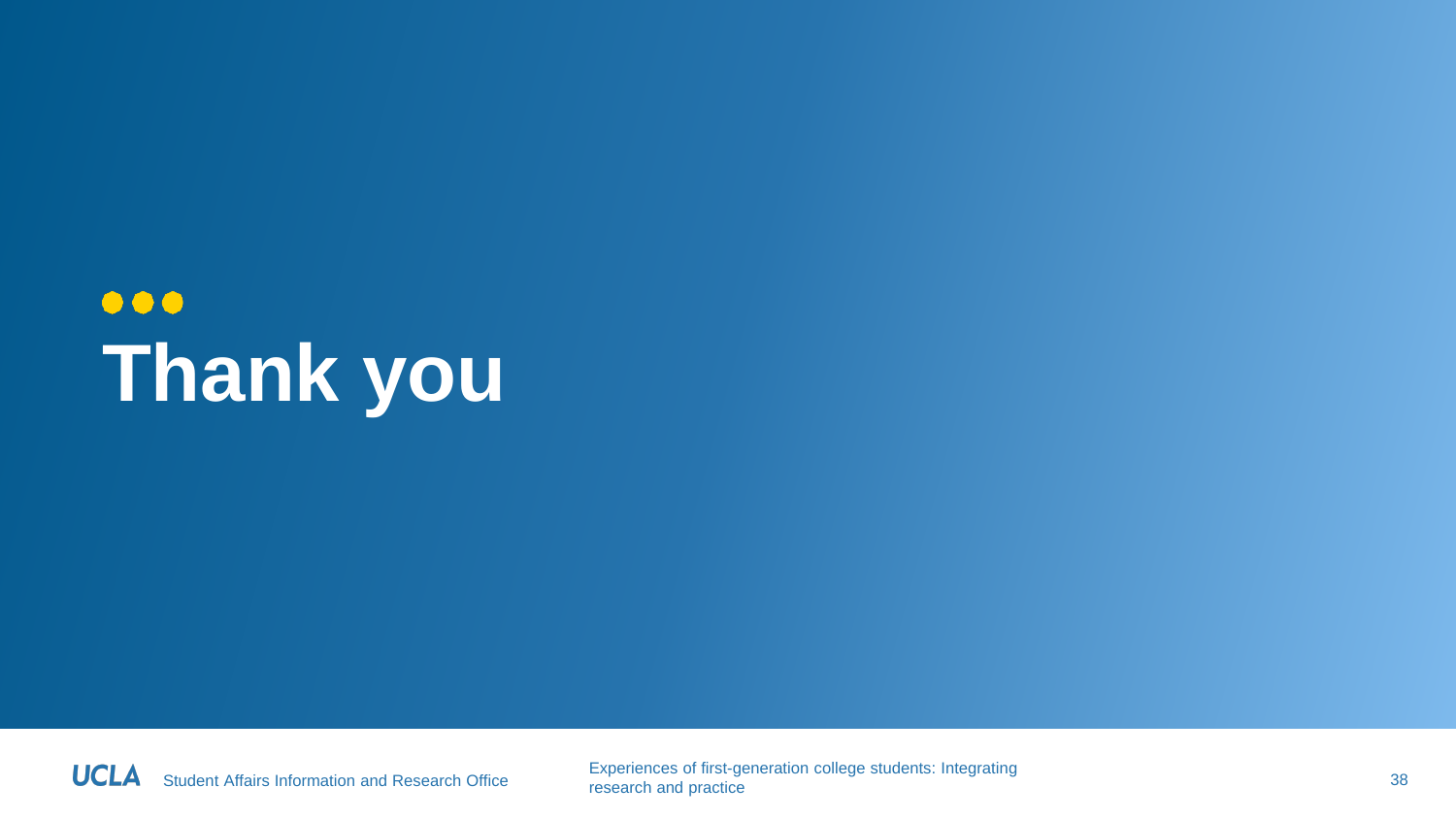### **Future work**

#### $\bullet\bullet\bullet$

1. Detailed analysis of interactions of race/ethnicity, SES, etc

2. Longitudinal analysis

3. Best practices of defining "first-generation"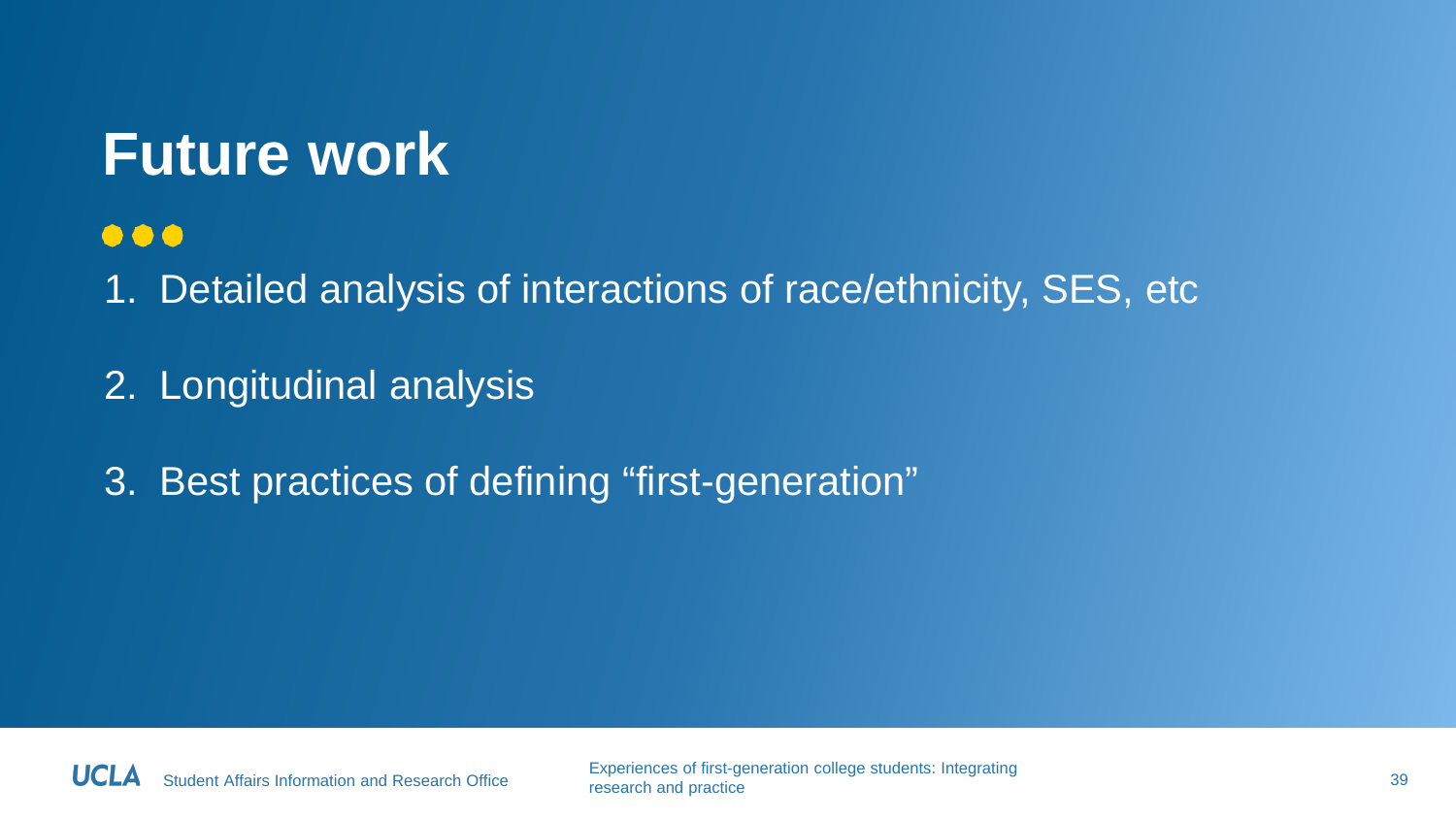### **What was NOT significant?**

#### $\bullet\bullet\bullet$

How often did you…

- Find your courses so interesting that you did more work than was required
- Bring up ideas or concepts from different courses in your class discussion
- Ask an insightful question during class
- Take a small research-oriented seminar
- Work together on class projects outside of class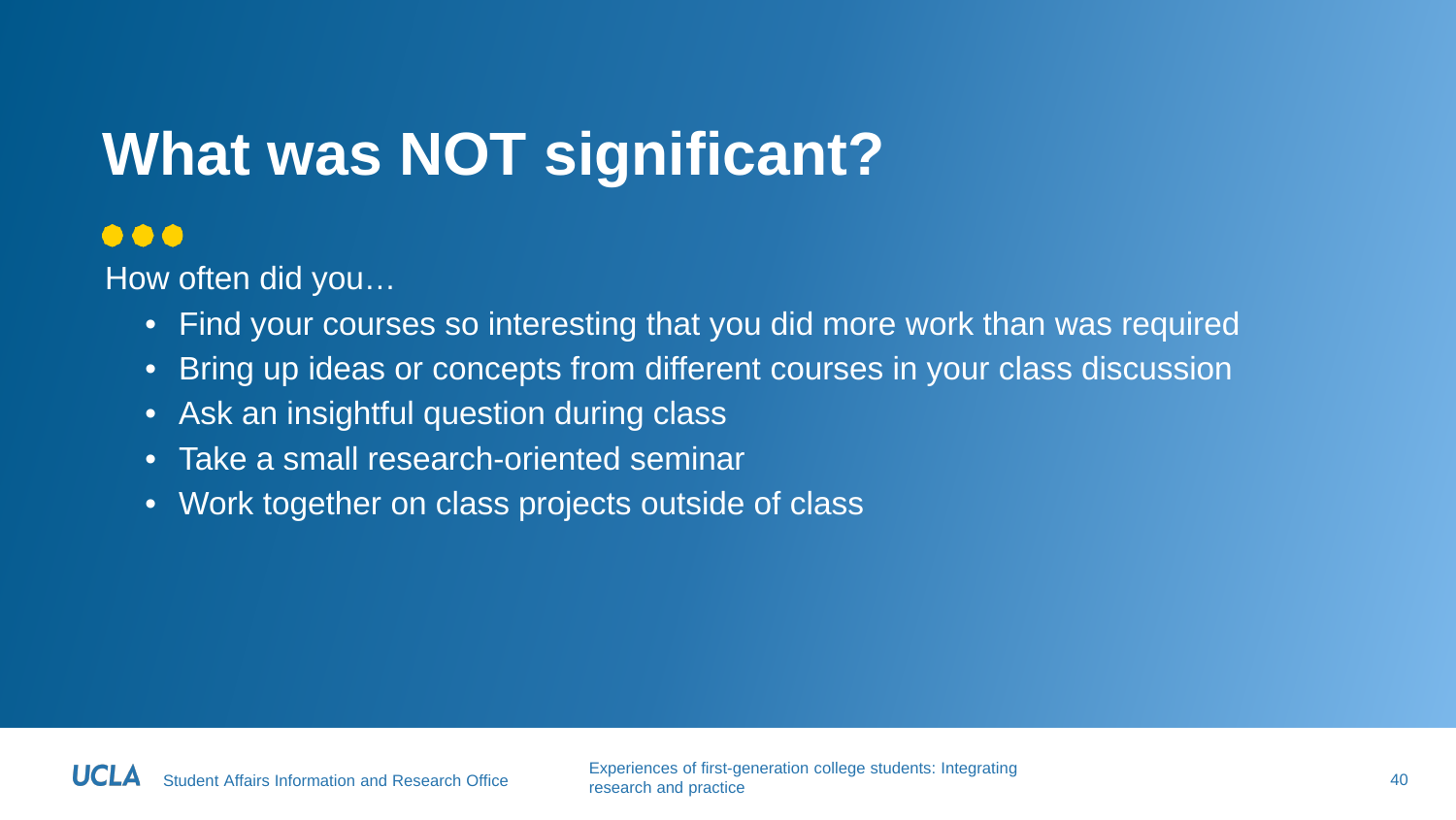### **What was NOT significant?**

#### $\bullet\bullet\bullet$

Are you/have you..

- Completed writing-intensive or enriched courses
- Completed a leadership program
- Completed an independent study
- Assisted faculty with creative project

#### How often have you…

- (In class): Interacted with someone with different views
- (Outside of class): Appreciate the world from someone else's perspective
- (Outside of class): Discuss controversial issues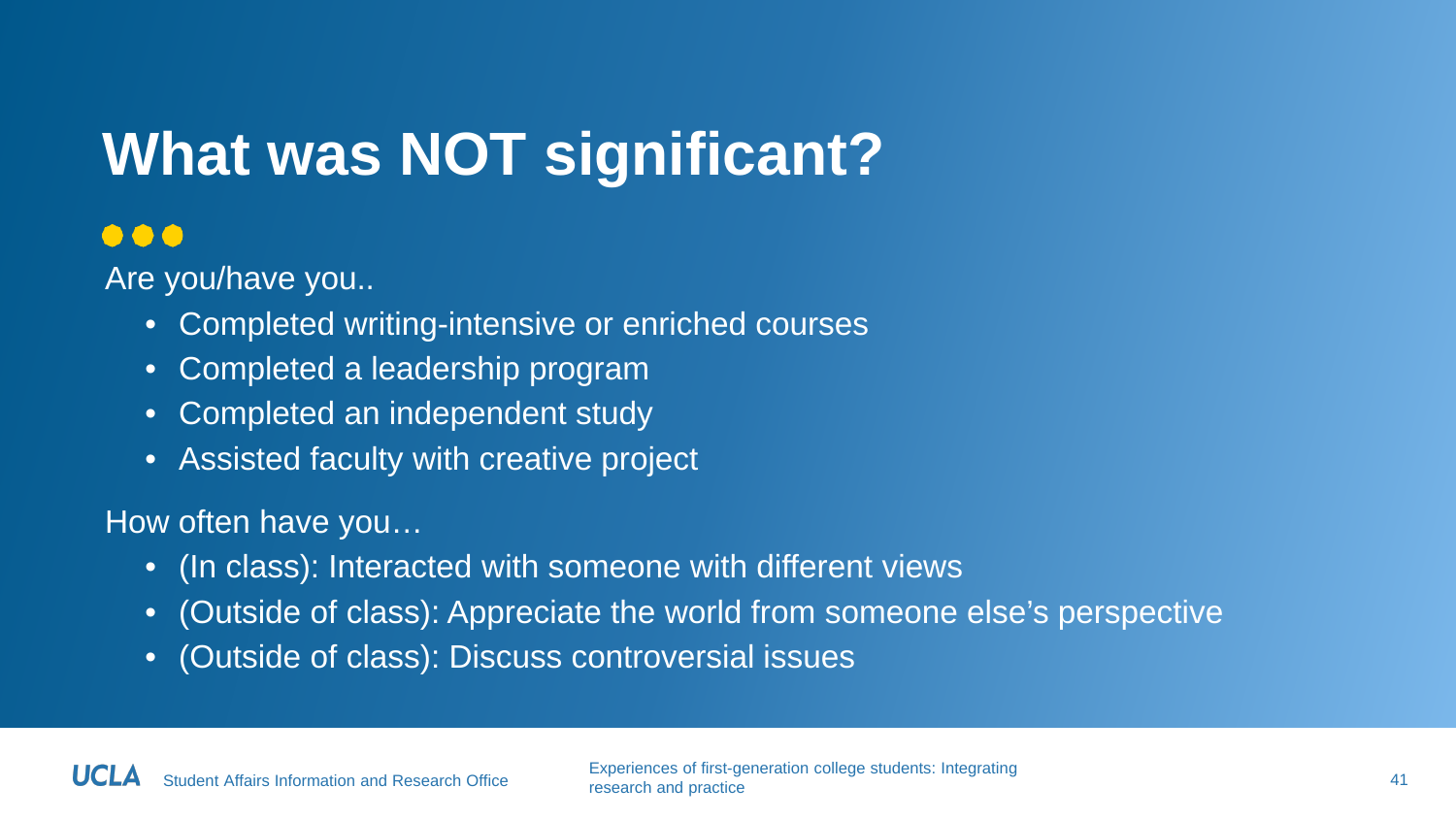### **What was NOT significant?**

#### $\bullet\bullet\bullet$

Rate your skills in…

- (At the time of survey): Library and online research skills
- (At the time of survey): Presentation skills

Satisfaction with…

- Access to faculty outside class
- Opportunities for research or creative projects
- Value of education for the price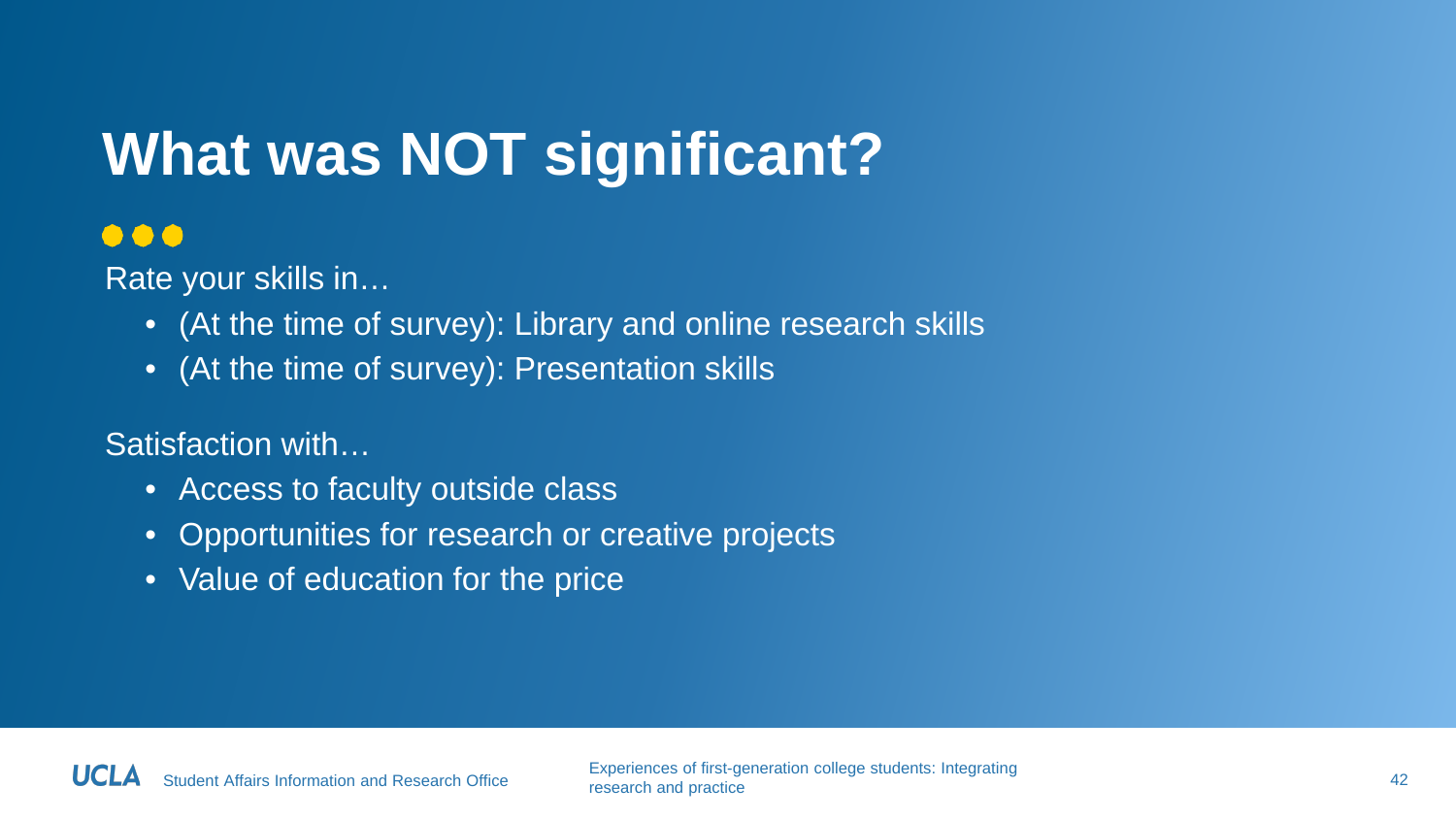### **References**

#### $\bullet \bullet \bullet$

Cataldi, E. F., Bennett, C. T., & Chen, X. (2018). *First-generation students: College access, persistence, and postbachelor's outcomes* (NCES 2018-421)*.* U.S. Department of Education. Washington, DC: National Center for Education Statistics. Retrieved from https://nces.ed.gov/pubs2018/2018421.pdf.

Collier, P. J., & Morgan, D. L. (2008). "Is that paper really due today?": Differences in first-generation and traditional college students' understandings of faculty expectations. *Higher Education, 55*(4), 425–446.

Engle, J., & Tinto, V. (2008). Moving Beyond Access: College Success for Low-Income. *First-Generation Students, Washington, DC: Pell Institute for the Study of Opportunity in Higher Education*.

First to Go Living Learning Community. https://firsttogo.ucla.edu/Programs/First-To-Go-Living-Learning-Community.

Ishitani, T.T. (2006). Studying attrition and degree completion behavior among first-generation college students in the United States. *Journal of Higher Education*, *77*(5): 861–885.

Pascarella, E. T., Pierson, C. T., Wolniak, G. C., & Terenzini, P. T. (2004). First-generation college students: Additional evidence on college experiences and outcomes. *The Journal of Higher Education, 75*(3), 249–284.